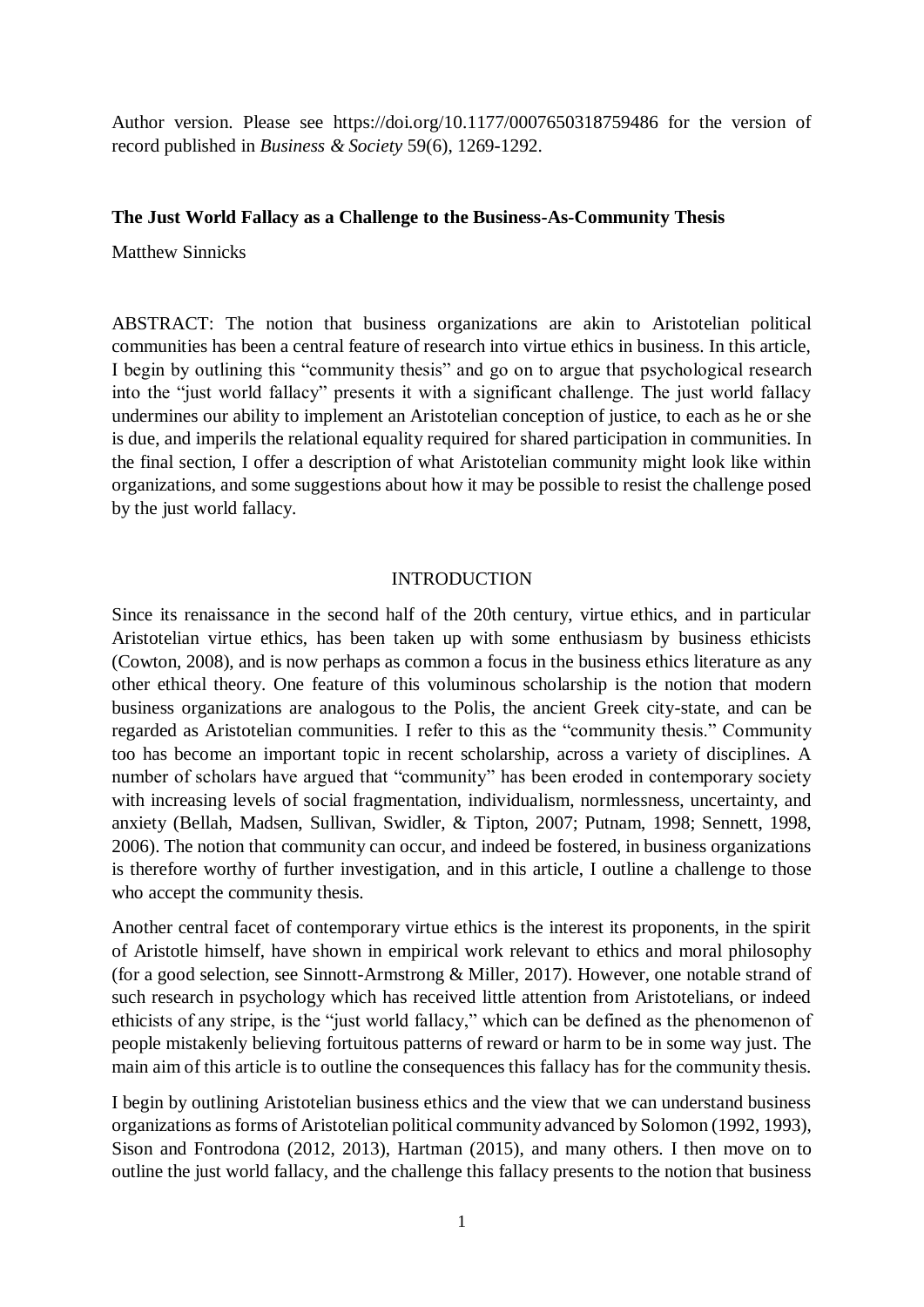organizations can be understood as Aristotelian communities. This challenge results from the fact that the just world fallacy undermines our ability to implement an Aristotelian conception of justice, to each as he or she is due, and imperils the kinds of relationships required for shared participation in communities, relationships which must be between parties who are, in some sense, equals, and so not undermined by an undue deference or an undue disregard.

This does not render the notion of business organizations as communities unattractive as a normative ideal, instead it shows just how difficult an ideal it is to realize. Nevertheless, in the final section, I offer a description of what Aristotelian community might look like within organizations, and some suggestions about how it may be possible to resist the challenge posed by the just world fallacy. I do so by highlighting four features I take to be conducive to the existence of genuine community: a suspicion of inequality, few displays of unequal power, an emphasis on face-to-face interaction, and relatively equal pay. While I remain skeptical about the viability of the community thesis in light of the challenge posed by the just world fallacy, these suggestions seem to me to give organizations the best chance of establishing a genuine sense of community, and avoiding the ethically deleterious effects of individuals tending to mistakenly believe that fortuitous patterns of reward are based on merit.

## ARISTOTELIAN BUSINESS ETHICS AND THE "COMMUNITY THESIS"

According to the Aristotelian tradition, understood in broad terms to include Neo-Aristotelians, Thomists, as well as some Marxists, $<sup>1</sup>$  ethics is fundamentally concerned with the pursuit of</sup> flourishing. Virtues—settled states of character that dispose us to act well—are at once conducive to, and partially constitutive of, that flourishing. Unlike deontological and consequentialist accounts of ethics, Aristotelian virtue ethics does not primarily aim to identify rules and principles to govern conduct, but focuses rather on broader questions about how we are to live. According to Aristotle, ethics cannot be fully captured by any system of rules (Aristotle's Nicomachean Ethics, 2000, hereafter referred to as NE, 1094b). This is not to say that ethics is incompatible with the existence of moral rules, which Aristotle recognized as being important, but rather that rules are never sufficient for morality. Virtuous action always requires sound judgment on the part of the virtuous agent.

The virtues themselves are always a mean between extremes of excess and deficiency, and are acquired partly through a process of active habituation. For example, temperance is a mean between self-indulgence and an insensibility to pleasure, and we become temperate by acting temperately. On the path to virtue we may need to steel ourselves against temptations, and perform virtuous actions unhappily, but when virtue is fully acquired, the acts that follow from it are done willingly, and chosen for their own sake (NE 1105a). The highest human end, according to Aristotle, is rational activity of the soul in accordance with virtue (NE 1097b).

The process of virtue acquisition, and indeed the pursuit of flourishing, is not a matter for isolated individuals. Aristotle held that politics is a continuation, and in some ways the culmination, of ethics. He argues that the state is prior to the individual, and is the whole of which the individual is a part (Aristotle's Politics, 1998, hereafter referred to as Pol, 1253a).

<sup>1</sup>  $1$  A point emphasized by scholars such as Meikle (1997), Pike (1999), and Knight (2007). It is possible to include many other philosophers under the broad heading of Aristotelianism, including even Adorno, if Freyenhagen (2015) and Reeves (2016) are correct.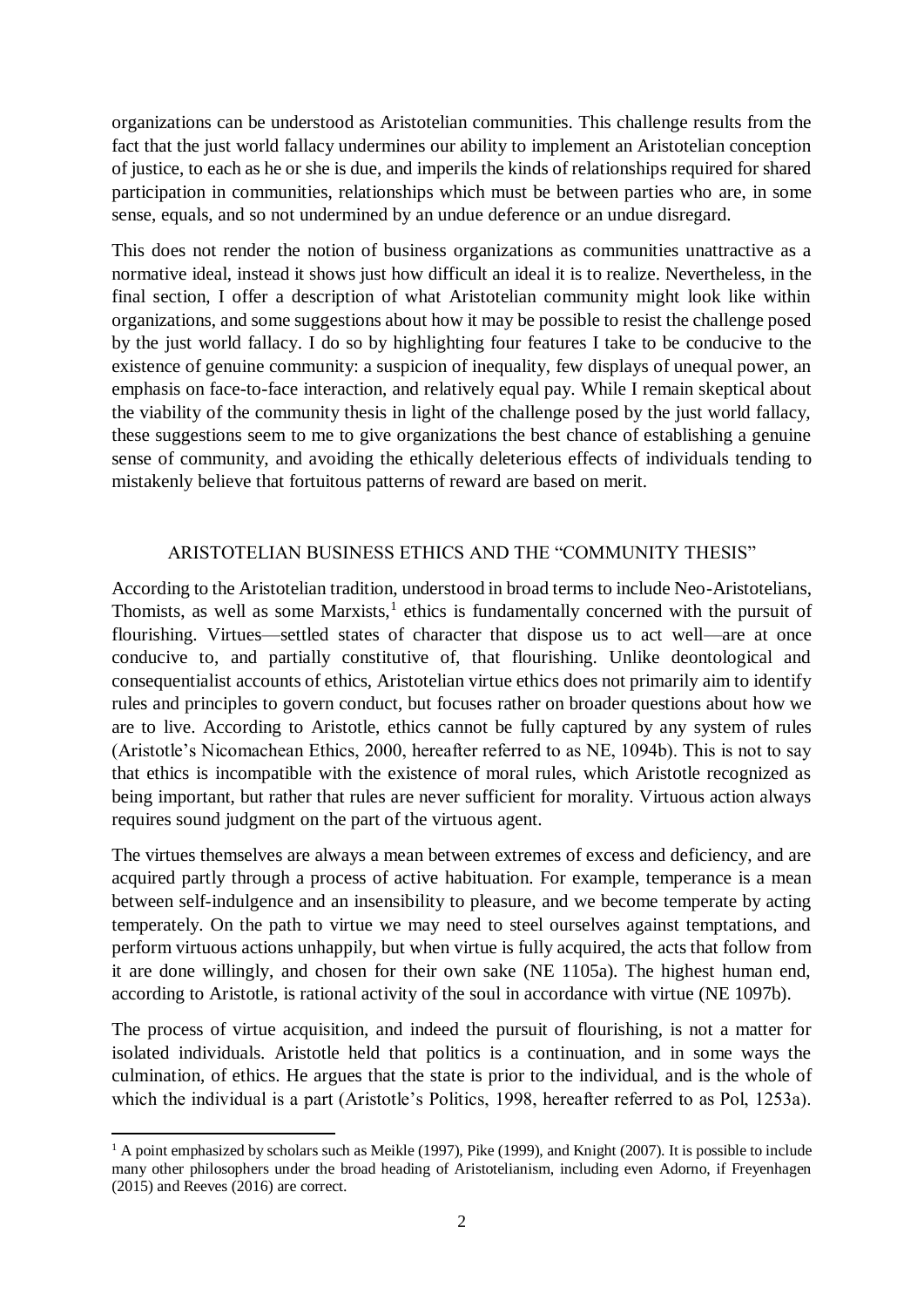As individuals, we can only achieve our ultimate goal of flourishing within the Polis, a kind of association we are fitted to by nature. As Aristotle says, "among all men there is a natural impulse towards this kind of association" (Pol 1252b). Human beings are, by nature, political animals, and our good can only be sought within a political community. A community in this Aristotelian sense is not simply a haphazard assemblage of individuals, but rather "a unified body of individuals; people with common interests . . . with common characteristics or beliefs . . . a group organized around common values" (Melé, 2012, p. 92). It is this sense of shared values that allows Aristotle to claim that the good of a Polis is the flourishing of its citizens. Citizens were not passive recipients of the benefits the state provided—they had to contribute to the state and were directly involved in governing. For Aristotle, foreigners, slaves, children, and women were not true citizens of the Polis, only those entitled to participate in the state's deliberative and legislative processes were (Pol 1275b). Participation in the life of the community was required for full membership of the state.

Aristotle was not an egalitarian in a distributional sense. He held that a desire for this kind of equality was a cause of disharmony that was common to city-states of his time (Pol 1301b) and thought it proper for honors to be unequally awarded in line with the uneven distribution of virtue among people. However, he did worry that victorious parties in such conflicts wielded power without regard to equality (Pol 1296b), and he did hold that the freemen of the city-state, those eligible for citizenship, were each other's equals in an important sense, even if they possessed differing degrees of wealth and influence, and he did hold that the best kind of friendship could only exist between equals (see Kraut, 2006). Politics deals with the conditions in which the virtuous deliberate together about how to pursue their flourishing, secure in the knowledge that no-one's flourishing can be pursued outside the Polis. For Aristotle then, a kind of relational, rather than distributional, equality is important for friendship and for political communities, despite his suspicion that people capable of adequately partaking in these facets of the best life were rare. Aristotle thought society should be class-based and hierarchical because he assumed only a small elite were capable of being true citizens, but true citizens shared the same fundamental status as such, and so could relate to each other as equal participants in the life of the community.

The concept of "relational equality" is typically associated with liberalism, broadly, and democratic egalitarianism, in particular (see Anderson, 1999), rather than Aristotelianism. However, this is largely because Aristotelian political thought, more commonly associated with communitarianism, makes greater, and morally richer, demands of the participants in a political community (i.e., that they are engaged in meaningfully co-operating, collaborating, and directly participating in community affairs), not because this minimal conception of relational equality is unimportant. While differences in status may remain, there is an important sense in which community members relate to each other in a way that is unstructured by such differences. In this sense, relational equality is associated with the ideal of equal citizenship in terms of rights and duties, which is an ideal that unites liberals and communitarian critics of liberalism (Taylor, 1994; Walzer, 1983). Indeed, if sharing the same fundamental status and relating to fellow citizens as equals is an ideal appropriate to liberal democracy, it is at least required by the more ethically rich conception of citizenship in the Polis. Insofar as contemporary Aristotelianism seeks to reject Aristotle's own social prejudices while retaining his insights, it is able to recognize that the ability to participate meaningfully in a community is less rare than Aristotle supposed. Just as the Aristotelian goes beyond the basic relational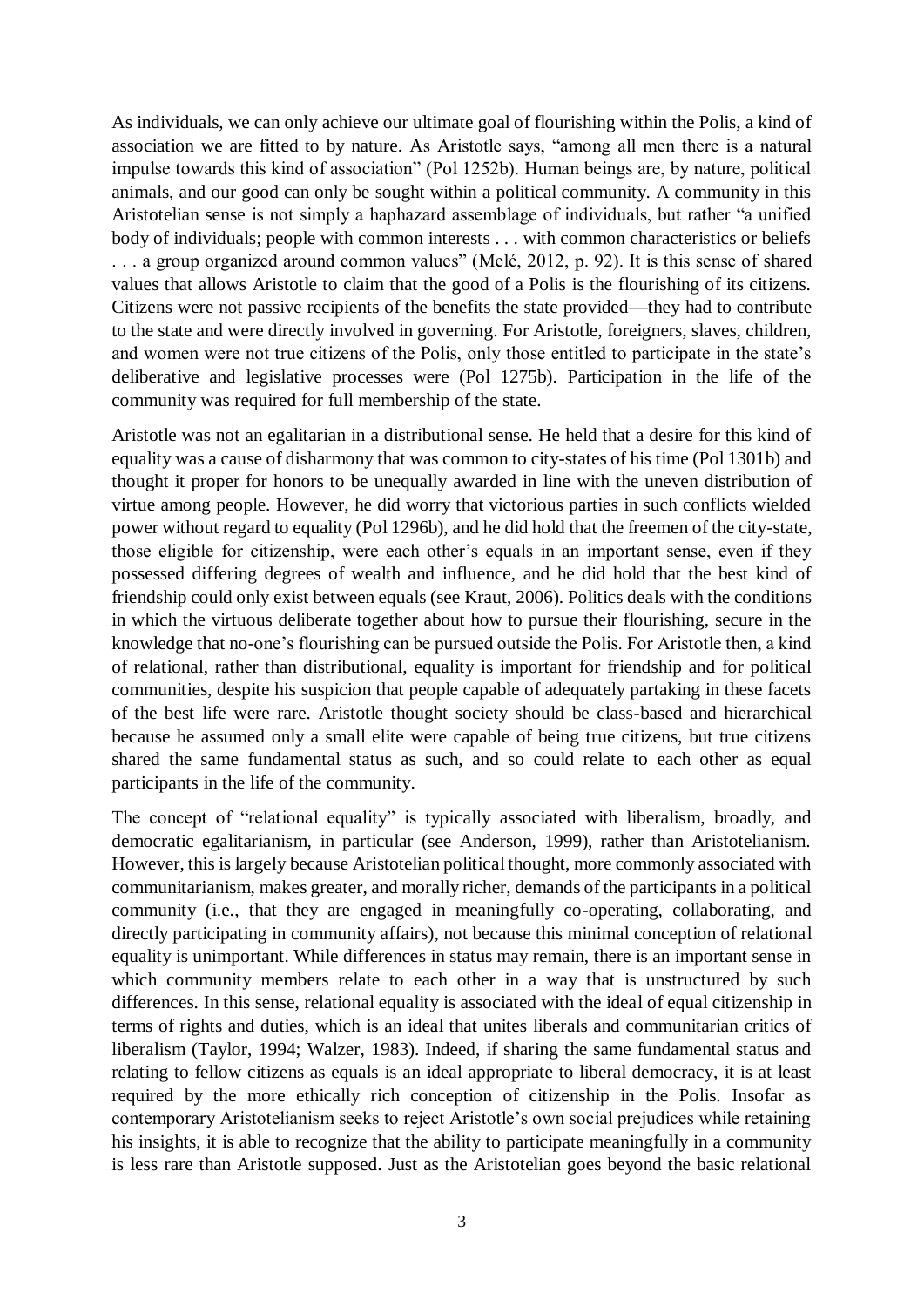equality of liberalism in terms of what it asks of members of the community, one theme of this article, which we will come to below, is that we need to go further still in challenging Aristotle's own acceptance of inequality.

Even if we can simply ignore some of the more unpalatable features of Aristotle's thought, there are others that pose problems for contemporary Aristotelians. One example of such a problem is the fact that it is not easy to accommodate an understanding of business as an ethical endeavor within Aristotle's political theory. Aristotle himself was hostile to commercial pursuits, which he regarded as being incompatible with flourishing. This position seems to be much more deeply entrenched in "Aristotelianism" than Aristotle's own low opinion of women and foreigners, or his acceptance of slavery. Indeed, he regarded profit-seeking activity as a kind of perversion. Each craft has its own distinctive purpose, and so to engage in any craft with the accrual of wealth as the main motivation is to fail to give due attention to that purpose. So, although he recognized trade as being necessary, if perhaps the sort of thing a noble person would have as little to do with as possible, Aristotle was entirely opposed to activities which focused on profit-making as an end in itself. As such, he would have had a low opinion of the majority of business organizations in capitalist society. Indeed, far from being virtuous, business activity would, on Aristotle's view, be primarily characterized by the vice of pleonexia. "Pleonexia," sometimes translated as "avarice," denotes both an "excessive desire to get more" and "violates canons of distributive fairness" within communities (Balot, 2001, p. 33).

Nevertheless, a number of business ethicists have been inspired by Aristotle, and the Aristotelian tradition more generally, and have taken up his focus on the political community, suggested that business organizations can be understood as examples of such communities, and highlight the ethically salient features of community membership within the business organization.

According to Solomon, "[c]orporations are real communities, neither ideal nor idealized, and therefore the perfect place to start understanding the nature of the virtues" (Solomon, 1992, p. 325). In these communities, relationships are more than mere contractual associations, and "consist, first of all, in a shared sense of belonging, a shared sense of mission or, at least, a shared sense of mutual interest" (Solomon, 1994, p. 277). Furthermore, "[i]f the corporation is to be a good community, it must be an all-embracing community" (Solomon, 1994, p. 285), which suggests that all members of the community are held in esteem. Here we see Solomon's commitment to a version of the relational equality present in Aristotle's own thinking about the Polis. Though it is unstated, one presumes that those who advance the community thesis intend ordinary organizational members to be considered citizens, not slaves.

The Aristotelian thread of Solomon's account of business ethics runs deep enough for him to accept the notion that our good and that of our business community cannot be entirely separated. "What is best in us—our virtues—are in turn defined by that larger community, and there is therefore no ultimate split or antagonism between individual self-interest and the greater public good" (Solomon, 2004, pp. 1022-1023), a sentiment which applies both to the relationship between individual and business and to the relationship between business and wider society itself. Solomon highlights the centrality of relationships within the community: "What is worth defending in business is the sense of virtue that stresses cooperative joint effort and concern for consumers and colleagues alike" (Solomon, 2004, p. 1025). As Solomon says,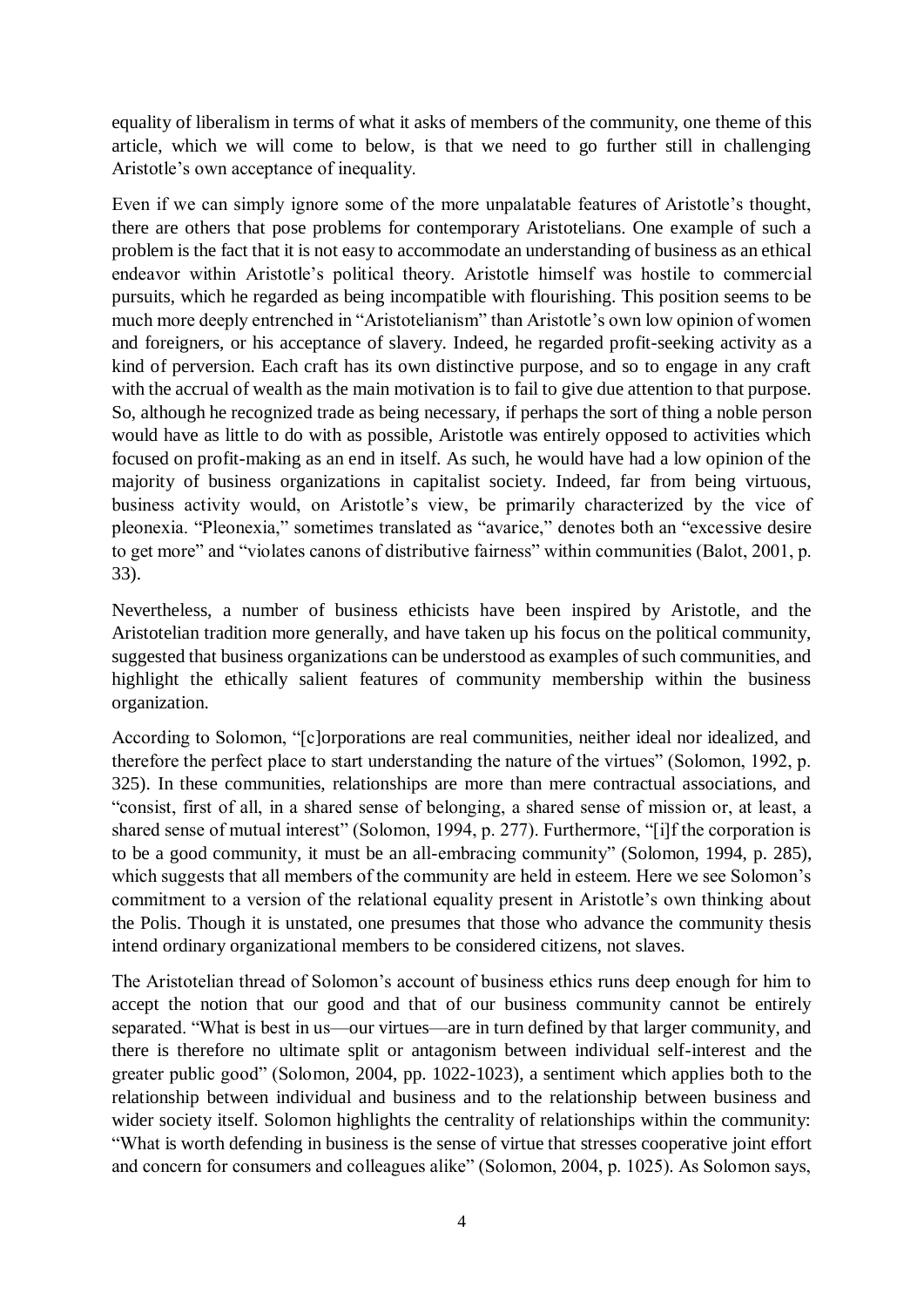It takes no leap of faith to move from the actual cultures of most corporations to the recognition that these are cooperative communities . . . and that mutual respect, caring and compassion is what we all in fact expect and demand in our various jobs and positions. (Solomon 1998, p. 531)

In addition to the emphasis on mutual respect, this sense of compassion, "feeling with," highlights the way in which Aristotelian communities go beyond the basic relationships required for membership of liberal democratic societies. Each member's participation is important, on Solomon's (1993) view: "what drives a corporation . . . is the collective will . . . of its employees" (p. 150).

Some business ethicists in the Aristotelian tradition have even conceived of the business community not simply as providing a site of cooperation, but as being conducive to the achievement of our deepest virtuous aspirations. Dobson (2008) claims that "the modern firm is an institutional form capable of supporting a valid utopian ideal" (p. 67). Sison and Fontrodona (2013) claim that "the common good of the firm is the collaborative work that allows human beings not only to produce goods and services . . . but more importantly, to develop technical or artistic skills and intellectual and moral virtues" and that each "worker is an actual part of the common good of the firm because everyone makes a meaningful difference to the whole" (p. 614). Sison and Fontrodona (2012) also note that they accept Aristotle's perspective on "sharing a good life in common, with family, friends and fellow-citizens in the polis . . . The common good results from the joint deliberation, decision and action of citizens" (p. 214). At the very least, this suggests that everyone is worthy of a hearing and everyone deserves to be part of the process of deliberation. Indeed, according to Sison and Fontrodona (2012), corporate governance needs to be "decided on by a firm's members through joint deliberation or dialogue" (p. 233). Here, again, we can see the importance of avoiding undue deference or disregard, which may hinder this deliberation and dialogue.

On this understanding of business organizations, the element of shared endeavor, and perhaps even moral growth, is as central to business as the focus on profit. If profit-seeking is regarded as but one feature of many, then even if Aristotle's harsh pronouncements on the ethics of profit-seeking are correct, they will not necessarily be decisive in a discussion of business ethics. Indeed, business ethics can be recast as a branch of political philosophy, and the profit motive a necessary constraint and limitation to organizations' ability to facilitate the good life for their citizens.

This conception of business ethics in terms of Aristotle's account of political communities has noteworthy implications. For instance, it opposes accounts which focus mainly on compliance with ethical rules, or on maximizing shareholder value, promoting good consequences (perhaps in terms of Corporate Social Responsibility initiatives), and so on. While advocates of the community thesis may be happy to accept all of these as being worthy aims, they will be additionally concerned with the relationships between members of the community, and concerned to ensure that all members are able to be fully functioning participants in that community. Melé highlights the importance of decision making in this participation: "a person within a community participates together with others in the realization of the common activity. But participation also means taking part in the community or in the decision making on matters which affect one's own life" (Melé, 2012, p. 98). Melé (2012) also claims that "Community is made up of relations or feelings with a sense of 'fellowship'" (p. 92), and that "when we affirm that a firm is a community of persons, we emphasize both individuals and the whole, making explicit the . . . openness to self-realization of each one who forms the community" (Melé,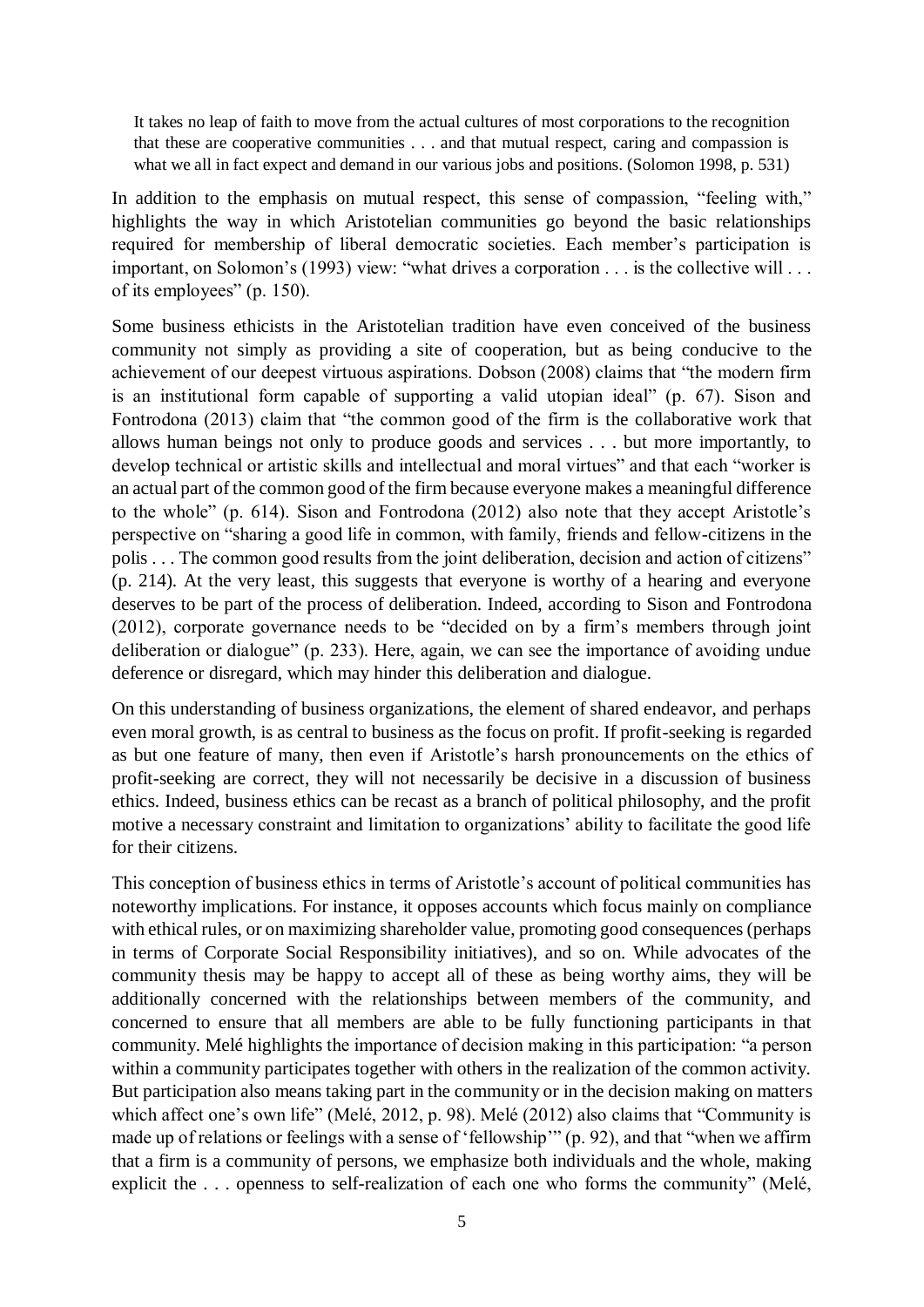2012, p. 97). In this sense, each member is on equal standing with others with respect to their desert of self-realization.

According to Bragues (2006), "[t]he corporations that now fill our economic landscape provide a much bigger array of leadership opportunities than was the case in Aristotle's time, in which a high place in government offered the only opportunity to oversee large associations" (p. 354). This suggests Aristotle's political philosophy applies especially to business ethics, and echoes Solomon's suggestion that business organizations are the "perfect place" to begin an enquiry into virtue. However, even if we agree that business organizations present such an opportunity, it does not mean that businesses are always communities just as city-states might fall short, on Aristotle's view, if they are somehow deformed and do not contribute to the human good, do not permit the requisite form of participation, and so on. The enthusiasm of defenders of the community thesis notwithstanding, we may wish to offer more modest claims about the possibility of community in business organizations. Indeed, others have been careful to offer more restricted, normative claims.

O'Toole (2008) claims that in the Aristotelian workplace "all employees participate in the decisions that affect their work" (p. 198), though he is not optimistic that such workplaces can ever be widespread. Hartman has written much of interest on Aristotelianism in business ethics (see, for instance, Hartman, 1998, 2011, 2013a, 2013b). On the topic of business organizations as communities he says,

Aristotle would approve of our focus on the organization . . . Today, when organizations seem to be overtaking nation states as the primary form of association and identification, and corporate culture is such a powerful determinant of behavior, he might well say that the culmination of ethics is organization theory. He might well say, too, that good corporations mold good people. (Hartman, 2008, p. 261)

While Hartman (2015) is clear that he wants to "suggest what virtue in business looks like, and argue that it is possible, not that it is probable" (p. 20), the notion that Aristotle would approve of a focus on the organization is presumably because the prospects of business organizations functioning as genuine communities is real. For the culmination of ethics to be organization theory, then organizations must provide us with what we need to live flourishing lives, namely a community within which to pursue this flourishing. At the very least we seem to be talking about a real possibility, rather than an abstract possibility, or something merely conceivable.

The claim that business organizations are communities is not limited to Aristotelians. As Néron (2010) points out, many business ethicists of all stripes have sought to understand businesses as political communities, for instance work in the Kantian tradition (Bowie, 2017), and CSR scholarship (Freeman & Liedtka, 1991; Heckscher & Adler, 2007).

It is likely, therefore, that the challenge I will go on to outline in the following section applies to a broader array of positions than I focus on here. However, I focus on Aristotelian business ethics both for the sake of concision, and because it is the position to which the challenge most readily applies, given the prominent place afforded to the community thesis within Aristotelian business ethics. Ultimately, I will conclude by offering a heavily qualified endorsement of Hartman's normative version of the community thesis and by suggesting some ways in which workplace community may be achieved, but in what follows I aim to show that any feasible endorsement of the community thesis must be extremely challenging to mainstream Aristotelian accounts of business ethics.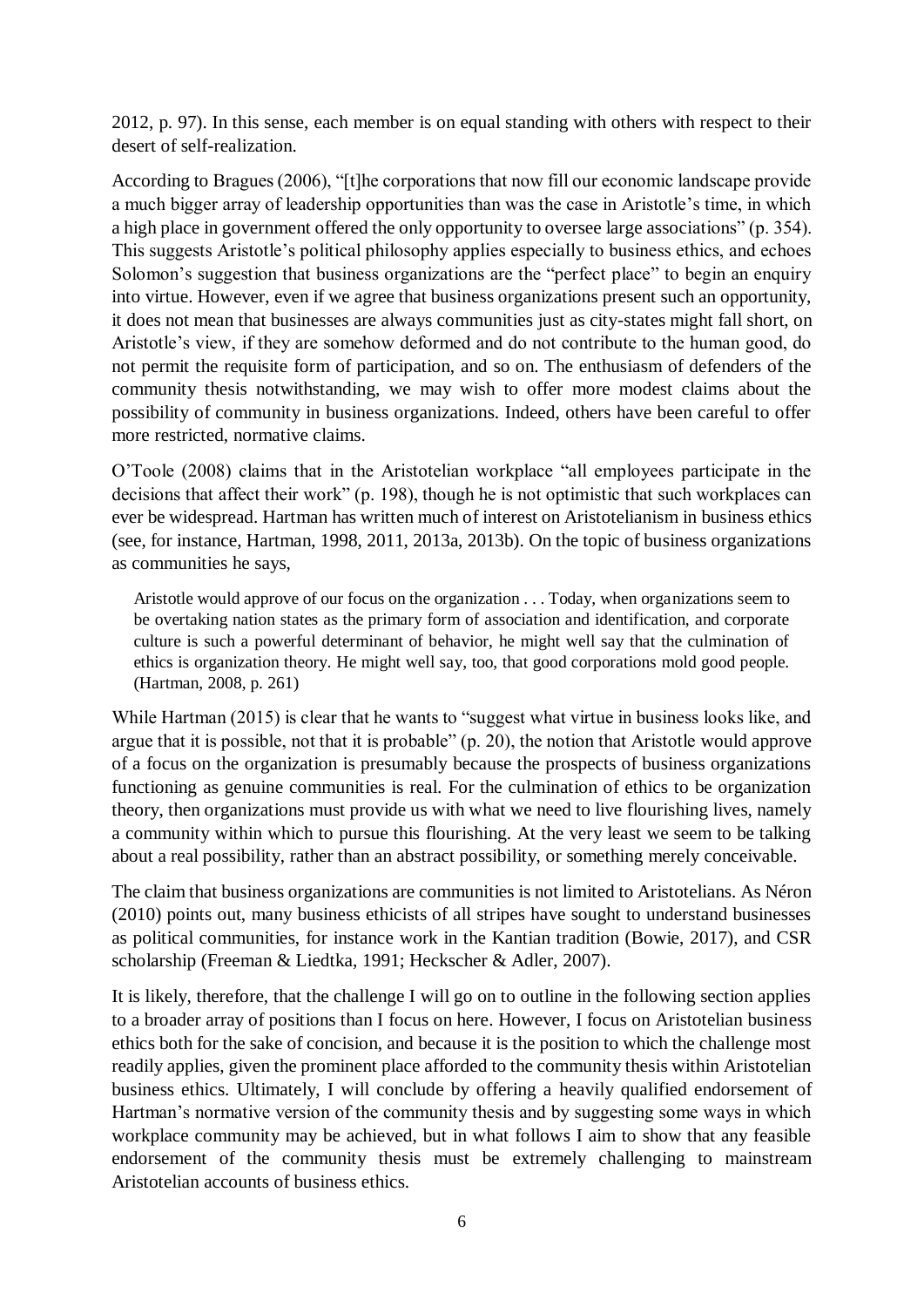#### JUST WORLD FALLACY

Over the past few decades, there has been much philosophical interest in empirical psychology, in particular in cognitive biases and the results of personality psychology. Here I outline the just world fallacy and some of its consequences. This phenomenon is sometimes termed "belief in a just world," but I use "fallacy" to highlight the ethically salient reasoning error at its core. While some ethical studies have used a belief in a just world as a variable, for instance Ashkanasy, Windsor, and Treviño (2006), for the most part, ethicists have not attempted to explore the ramifications of the just world fallacy, a variety of what Nisbett and Ross (1991) term "the fundamental attribution error." Unlike situationist critiques of virtue ethics, which hold that situational factors shape our moral behavior to such an extent that explanations in terms of character and the virtues is unconvincing (see Doris, 2002, and Harman, 2003 for outlines of the situationist challenge to virtue ethics, and Webber, 2006, and Alzola, 2008, 2012 for responses), I do not claim that Aristotelian business ethicists commit the just world fallacy. Rather, I claim that the fact that people are prone to make such errors can be problematic for those business ethicists because they undermine the psychological plausibility of the community thesis. While the evidence used to support situationism, like the Milgram experiment, seems to show that people "are capable of beastly behavior in circumstances where their practiced virtues are forced to confront an unusual situation in which unpracticed efforts are required" (Solomon, 2003, p. 53), the evidence supporting the just world fallacy seems to suggest that our evaluations of others are liable to be determined by luck or chance, and are thus liable to undermine our ability to participate in Aristotelian communities. It goes well beyond the scope of this article to explore all of its ramifications. However, I believe it presents an obstacle for the community thesis as I shall now seek to demonstrate.

The concept of the just world fallacy emerged as a result of research which showed that when confronted with (ostensible) examples of injustice, experimental participants tended to show disdain for innocent victims and admiration for the undeservedly successful. Indeed, research has suggested that when confronted with broader, societal injustice, participants tend to adopt belief systems that serve to justify existing economic and political arrangements (Jost, Banaji, & Nosek, 2004). In other words, whatever the cause of any particular pattern of reward or punishment, participants display a tendency to regard the outcome as being reflective of a just allocation, even when that is patently not the case.

In his original 1965 study, Lerner found that experimental subjects who were told that a fellow student had won a cash prize in a random draw were inclined to believe that the student worked harder than another student who had not won the prize. The outcome, resulting from brute luck, led participants to draw the unwarranted conclusion that the fortunate student had done something to deserve it. This "reinterpretation of fortuitous rewards," as Bénabou and Tirole (2006, p. 705) put it, suggests that those who enjoy rewards of some kind—power, prestige, money, for example—are automatically regarded as being deserving of those goods, and thus our ability to put their merits into question is undermined.

Another study conducted by Lerner and Simmons (1966) revealed darker implications of the fallacy. In this study, participants were confronted with an "innocent victim"—a woman participating in a paired-associate learning task who was punished for making mistakes by being administered seemingly painful electric shocks. When led to believe that the experiment would continue in the same fashion, the participants "chose to devalue and reject the victim"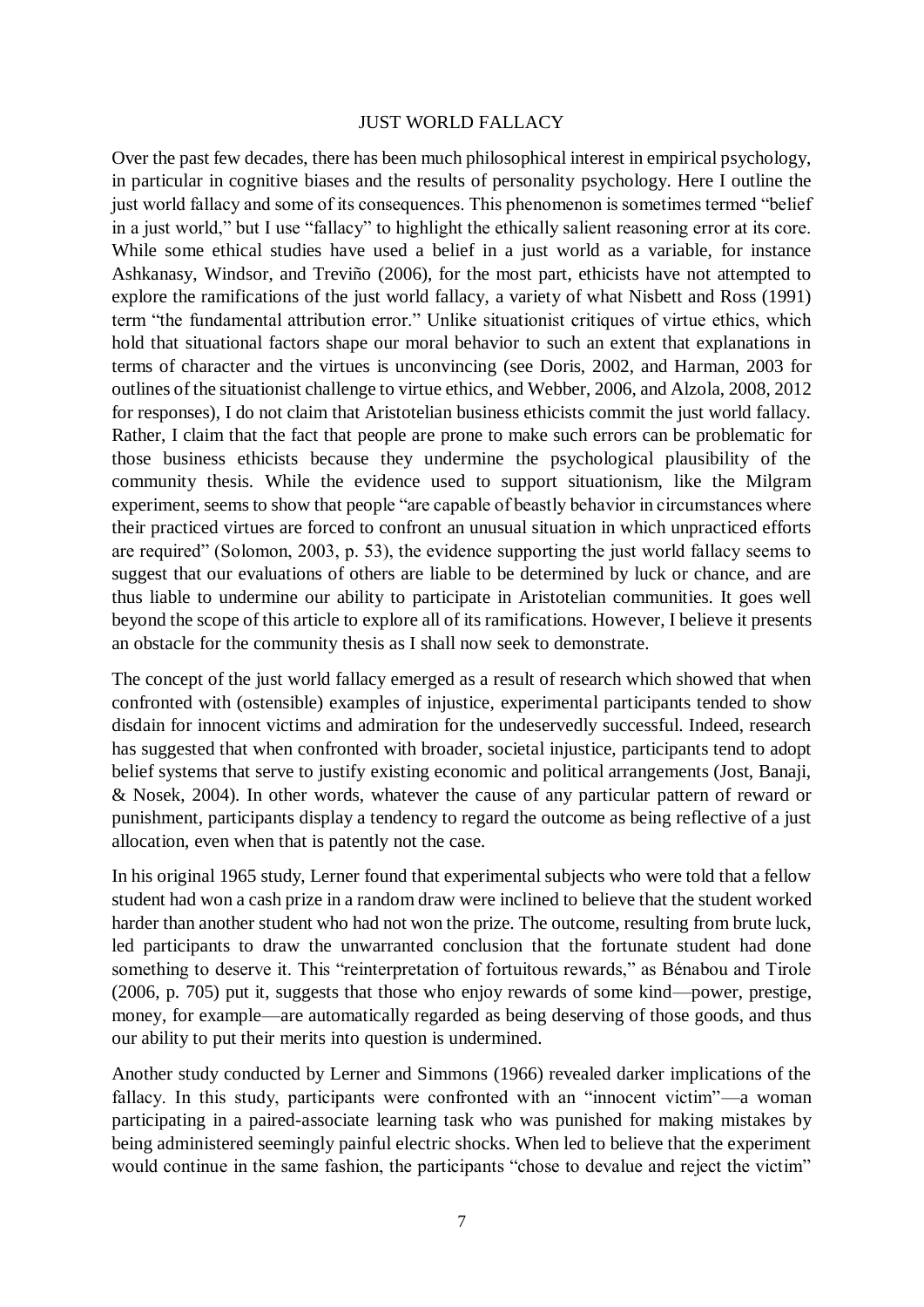(Lerner & Simmons, 1966, p. 209), with participants more likely to reject the victim when they perceived the harm done to them was more severe. By contrast, when they were told that the victim would be compensated for the pain caused by the electric shocks by being paid for each correct answer, participants stopped showing this disdain. Nearly all participants who were given the choice between the two opted to give compensation rather than administer the electric shock. However, the mere act of deciding to award the victim compensation did not prevent participants from attributing fault to the victim. It was only when they were certain that the victim would be compensated rather than shocked that the negative evaluations of the victim ceased.

Thus, even in cases where the moral arbitrariness of the outcome is, in some sense, visible to the participants, the tendency to incorrectly apportion praise and blame remains. With otherwise identical cases, the "successful" were regarded by participants as being deserving of their success and the "unsuccessful" were regarded as being deserving of their failure.

Other research in the field has shown participants inclined to blame AIDS victims (Anderson, 1992; Comby, Devos, & Deschamps, 1995; Correia, Vala, & Aguiar, 2001), victims of assault (Hammock & Richardson, 1993), victims of spousal abuse (Schuller, Smith, & Olson, 1994), as well as to praise beneficiaries of gambling gains (Schmitt et al., 1991). This phenomenon of victim blaming resulting from the just world fallacy will prove to be challenging for the community thesis, and for the kinds of relationships that thesis presupposes.<sup>2</sup>

Research into the just world fallacy suggests we are both prone to be blind to true desert, and even when we in some sense recognize that an outcome is unjust we are still prone to attribute some degree of personal fault to the victim as if the outcome was simply recompense for that fault. While its degree varies between individuals (Rubin & Peplau, 1975), and over a third of participants in Lerner and Simmons' (1966) study did not derogate the unlucky victim, the propensity to commit the just world fallacy has "been shown to be stable and cross-culturally generalizable" (Furnham, 2003, p. 795).

Lerner's (1965, 1980) explanation of this phenomenon, known as the "just world hypothesis," holds that people have a deep need to regard the world as being fundamentally just, and committing the just world fallacy allows this belief to be retained even in the face of apparently decisive counterexamples. As Lerner and Miller (1978) put it, "The just world hypothesis is easily stated: Individuals have a need to believe that they live in a world where people generally get what they deserve" (p. 1050). Indeed, according to Lerner and Simmons (1966), "most people cannot afford, for the sake of their own sanity, to believe in a world governed by a schedule of random reinforcements" (p. 203). To say that people commit the just world fallacy for the sake of their sanity may be hyperbolic, but it seems that the best explanation of the existence of the fallacy is that there is a kind of psychological pressure exerted by apparently inexplicable patterns of reward and harm which leads people to mistakenly apportion credit and blame to the respective recipients.

However, even those who are most prone to the just world fallacy are not able to interpret all instances of success and failure as being the result of merit or demerit. Lerner and Miller (1978) offer Lifton's description of the reactions of Hiroshima survivors as an example. Such survivors exhibited "a vast breakdown of faith in the larger human matrix supporting each

<sup>-</sup> $2$  For other examples, see Hafer and Begue (2005).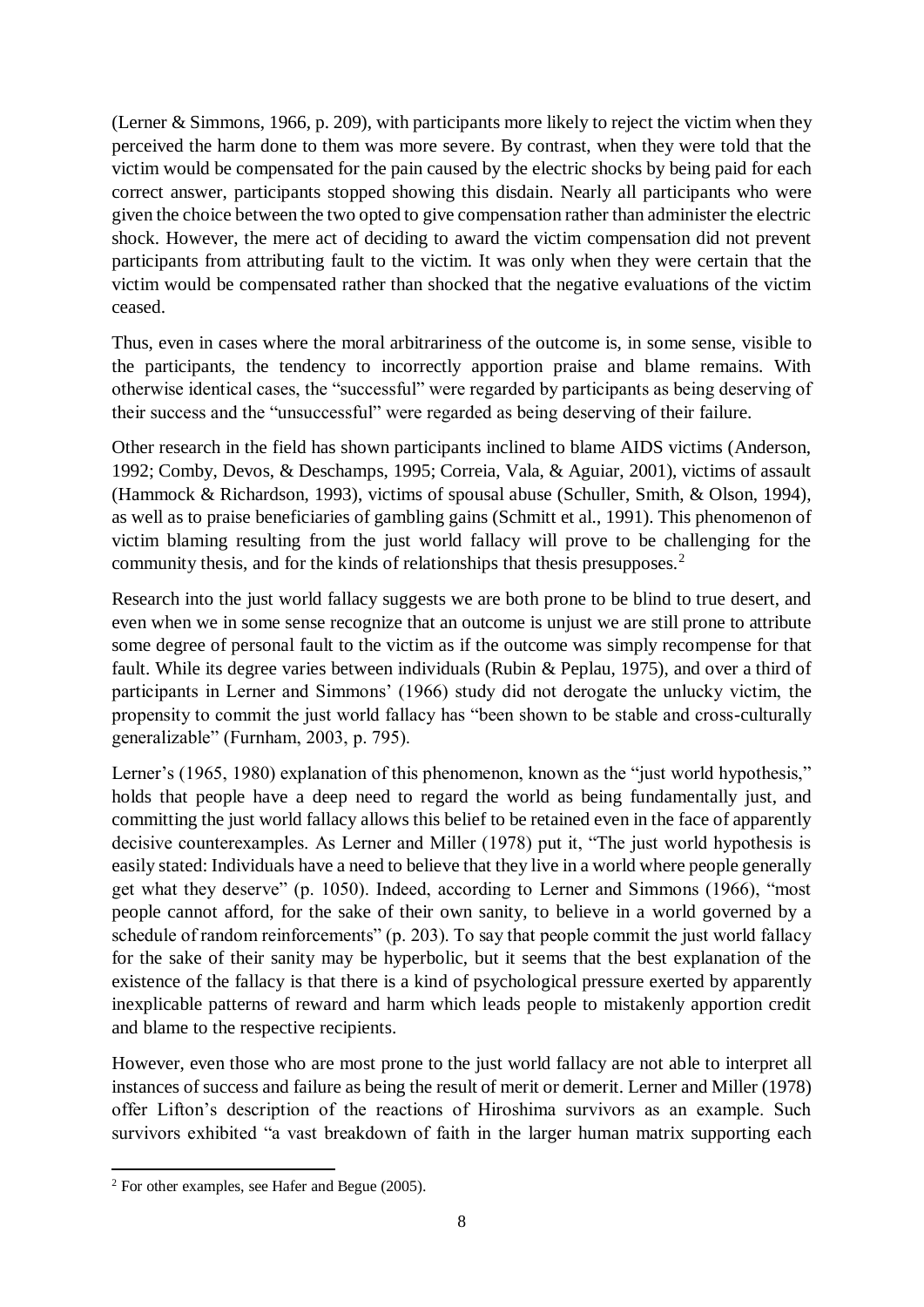individual's life, and therefore a loss of faith or 'trust in the structure of existence'" (Lifton, 1963, p. 487). In such extreme cases, an explanation in terms of desert is not just implausible, but entirely unavailable. Short of such extremity, however, the just world fallacy seems to be robust. While the early literature on the just world fallacy claimed that individuals would act to prevent injustice when they were able to do so, but would assimilate ostensible injustice as being just when they were not, more recent studies have found that those most prone to commit the just world fallacy are least likely to take action in cases where they perceive injustice as they tend to assume that all will be well in the end (Gaucher, Hafer, Kay, & Davidenko, 2010; Stroebe, 2013). While other recent research has focused on the potential positive elements of the fallacy (Maes, Tarnai, & Schuster, 2012), such as its connection to forgiveness (Strelan, 2007), it is what the just world fallacy tells us about our psychological response to unevenly distributed rewards, and in particular the problematic nature of apportioning credit and blame to the undeserving, that concerns us here.

Why does the existence of the just world fallacy challenge the community thesis in business ethics? Because it endangers the sense of equal participation that communities require. Such participation requires us to be able to deliberate together about the good of that community, and a key part of that deliberation pertains to justice within the community. Unless we are able to adequately assess whether rewards or punishments are deserved, we will be unable to follow the basic principles of justice that a community requires. According to research into the just world fallacy, people are liable to believe that others are due precisely what they are given, and so what should result from shared deliberation—judgments about who deserves what and why—in fact precedes and shapes it. Therefore, the just world fallacy seems to be problematic for any attempt to implement an Aristotelian model of justice, which holds that each should be rewarded according to merit, within organizations just as within the Polis.

Aristotle argued that "Every state is a community of some kind, and every community is established with a view to some good; for mankind always acts to obtain that which they think good" (Pol 1252a). However, this pursuit of communal goods seems to be harder to achieve for unequal groups than we might have imagined. Indeed, the just world fallacy suggests that it is difficult to separate relational equality, the kind of equality of regard, discussed in the previous section, needed to sustain Aristotelian communities by facilitating membership of the community and allowing for meaningful participation, from distributional equality (i.e., equality with respect to the distribution of goods such as pay and prestige). If we have an ingrained tendency to regard the successful as possessing merits that warrant that success, even when we are partially able to see that such success is a result of luck, then it will be hard to maintain the relational equality required to deliberate together properly. By drawing this distinction, I do not mean to suggest that theories of relational equality are unconcerned with distribution. Distributional equality might be a tool, rather than the end, of justice, but given this feature of human psychology, it seems to be a tool which is inextricably related to its end.

Furthermore, given that the just world fallacy also applies to self-evaluations, for instance Benson and Ritter (1990) observed a positive relationship between just world belief and depression in unemployed subjects, then an unbalanced distribution of goods will, in and of itself, be liable to undermine the ability of the less successful to challenge the more successful, which is a pre-requisite of shared deliberation within a community.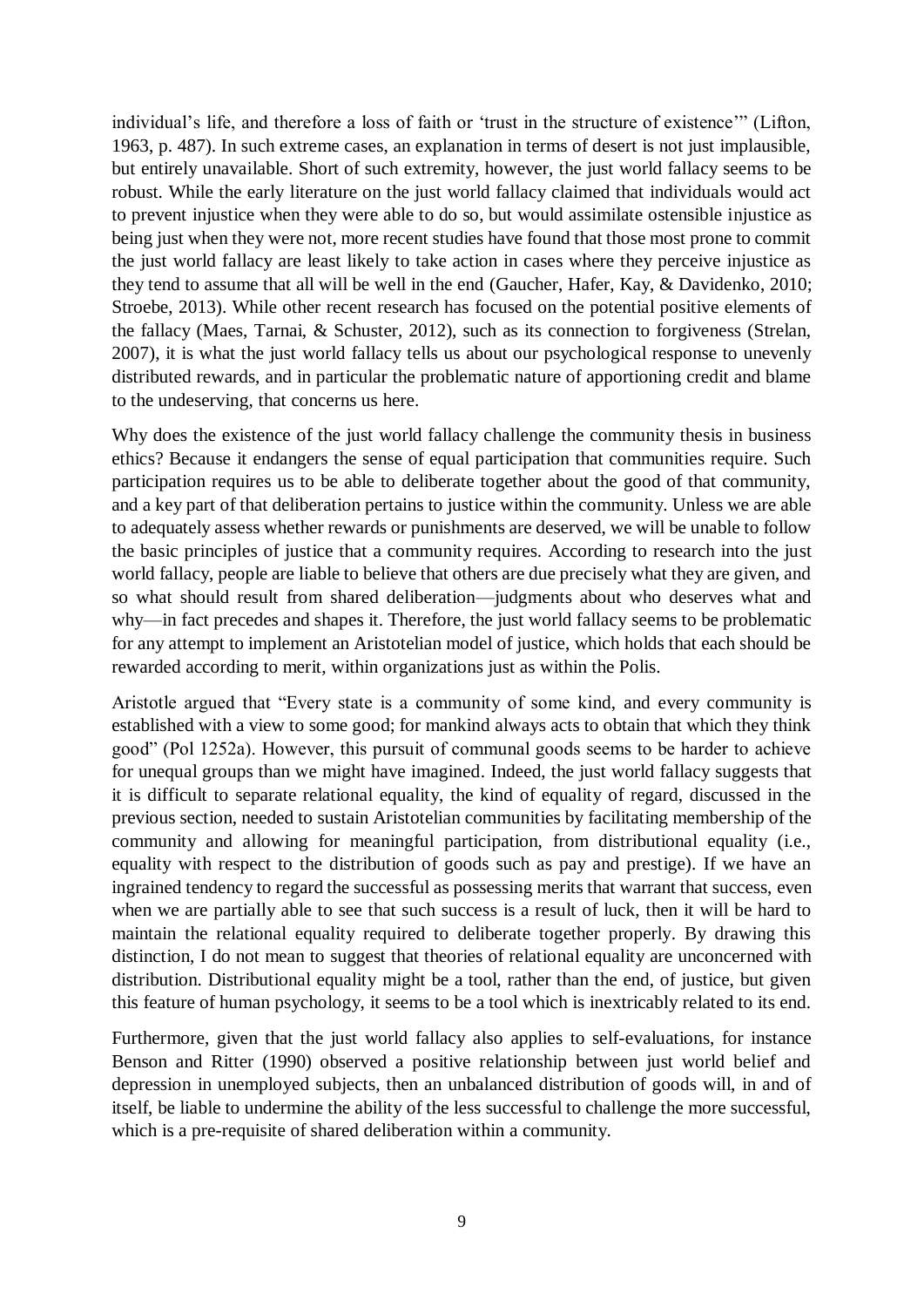The self-derogation that seems to result from the just world fallacy makes it impossible for the unsuccessful to regard themselves as equals with their more successful counterparts. Wade, O'Reilly, and Pollock (2006) found that CEO compensation affects commitment within an organization and that excessive CEO compensation increases turnover at lower levels of an organization. One possible explanation of this phenomenon, in light of research into the just world fallacy, is that those who are the worst off in a highly economically unequal organization are less able to feel as though they are full members of a community, and so become less able and willing to commit meaningfully to that community.

If the distance between the CEO and other senior officers, and the rank and file becomes too great, then the prevalence of the just world fallacy indicates that the CEO and the others will be regarded as deserving of their success whether or not this is so, and renders it less likely that legitimate criticism of the highly rewarded will be forthcoming. If possession of these goods is regarded as a reflection of their ability to lead the company, and if even merely fortunate gains are regarded as being indicative of deserving qualities, then significant inequalities are liable to give rise to an undue deference to the successful. Of course, the just world fallacy also suggests that people are liable to be unfairly blamed when things go wrong. See Grint (2010) for a discussion of scapegoating of leaders, which is relevant to this point.

The just world fallacy shows that attributions of qualities that may be deemed to warrant reward and punishment are often mistakenly based on lucky or unlucky outcomes, and therefore uneven distributions are liable to be the basis of such mistaken attributions. Unless we think it possible to eliminate fortune from the processes through which goods and harms are allocated, this ought to concern us. In the following section, I try to apply this lesson to contemporary organizations by offering some suggestions about the likely shape of Aristotelian community in business organizations.

# EGALITARIAN ARISTOTELIAN ORGANIZATIONS

Koehn (1998) has criticized virtue ethics on the grounds that it

fails to acknowledge the possibility that generally accepted practices or procedures may themselves be suspect and that the agent may need to make a radical change in his or her thought in order to be able to do the right thing. (p. 510)

This seems to be a well-founded misgiving, for the most part, though there are many varieties of virtue ethics which avoid this mistake. In this section, I draw on a more radical strand in Aristotelianism, and use it to explore what organizations would need to be like to satisfy the criteria of an Aristotelian community.

While Aristotle was aware that excessive inequality was liable to create an unhelpful factionalism which hindered politics (Pol 1304a), he is probably best characterized as a political conservative (Mulgan, 2000). Solomon's own brand of Aristotelian business ethics is at the conservative end of the spectrum too. He suggests that "the virtues . . . do not involve radical demands on our behaviour" and that such a suggestion "is completely foreign to Aristotle's insistence on 'moderation'" (1993, p. 203). We may wonder whether counseling moderation in a social milieu in which excess has become the norm, one in which pleonexia is often seen as a duty (MacIntyre, 2016, p. 127), would count as a "radical demand," but in any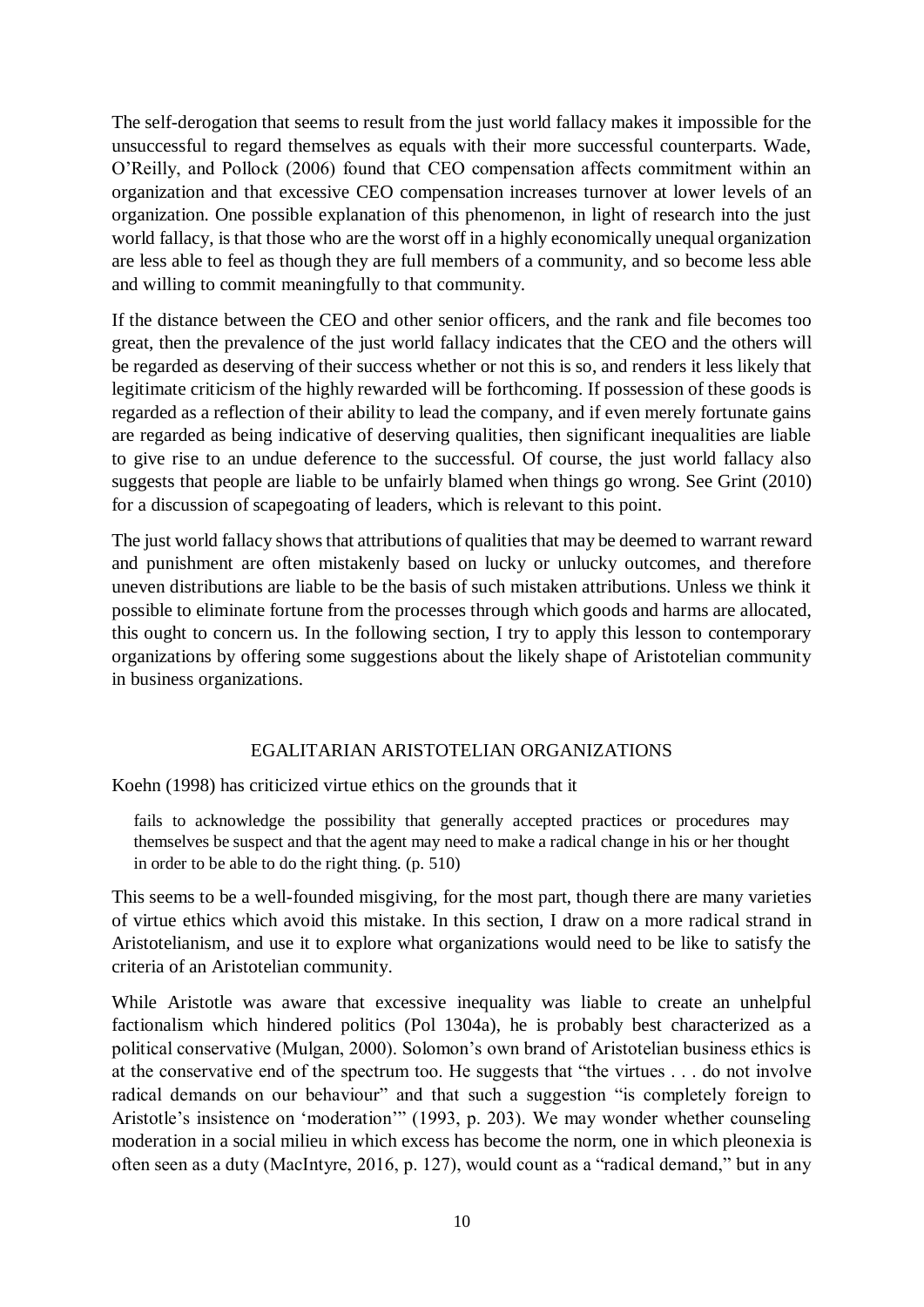case, given the frequency of corporate scandals, we may be inclined to be somewhat more skeptical than Solomon about the ethical quality of contemporary business. That Solomon's article "Business with Virtue? Maybe Next Year" was published in 2000, the year before the WorldCom and Enron scandals, should serve as an ironic reminder that business ethicists have been prone to be more optimistic than the reality of ethics in business has warranted. Indeed, to counsel moderation where radical challenge is called for suggests they may even be prone to overestimate how just the world is.

There is scope for a more egalitarian version of Aristotle's community thesis which would be less threatened by the just world fallacy but would require us to radically change business organizations (a claim not unknown in the virtue ethics literature, see, for example, McPherson, 2013). Solomon himself admits that as jobs become ever more insecure, "contingency plans take the place of what once was called loyalty. Nothing is left to trust" (1994, p. 273). The Aristotelian political community has the good of its citizens as its primary aim, but this is not and cannot be true for the contemporary firm, which must have profit as one of its central aims, if not its defining aim. As Morrell (2012) puts it, for Aristotle "the common good rests ultimately on notions of justice in society rather than on profit in the firm" (p. 47).

According to MacIntyre, perhaps the foremost "revolutionary" virtue ethicist (see MacIntyre, 2008), free market economies

ruthlessly impose market conditions that forcibly deprive many workers of productive work, that condemn parts of the labor force in metropolitan countries and whole societies in less developed areas to irremediable economic deprivation, that enlarge inequalities and divisions of wealth and income, so organizing societies into competing and antagonistic interests. (MacIntyre, 1998, p. 249)

Such a climate is hardly conducive to the emergence of Aristotelian communities. Indeed, this antagonism must be tackled to establish such communities. However, creating an organization characterized by the relationships and participation required by Aristotelian communities is not easy to achieve.

Relational equality is a distinctive feature of workplaces likely to give rise to genuine community, not a single policy that can be implemented. So, rather than offer a—for now perhaps—impossible imperative ("ensure your organization is egalitarian!"), we might, in a less utopian vein, offer simpler suggestions. To that end, I propose four related characteristics which might enable us to recognize organizations conducive to the emergence of genuine communities: a suspicion of inequality, minimal displays of unequal power, an emphasis on face-to-face interaction, and relatively equal pay. The first describes a complex habit of mind and character, and so is not to be regarded as a practical recommendation, per se, whereas the others may be actively pursued by organizations, even if they are perhaps better understood as signifiers of community. These are tentative suggestions based on my reading of the concept of Aristotelian community, and my intention here is to start a conversation on what the just world fallacy entails for our social relationships within organizations and outside of experimental setting, rather than to offer the final word on the matter.<sup>3</sup>

<sup>1</sup> <sup>3</sup> Another feature of organizations which fulfill the criteria of Aristotelian communities is that they pursue some good end. Much has been written about this elsewhere (e.g., Moore, 2012a, 2017; Moore & Beadle, 2006), and so I will not discuss it here other than to note that I share the view that pursuing a good end is another characteristic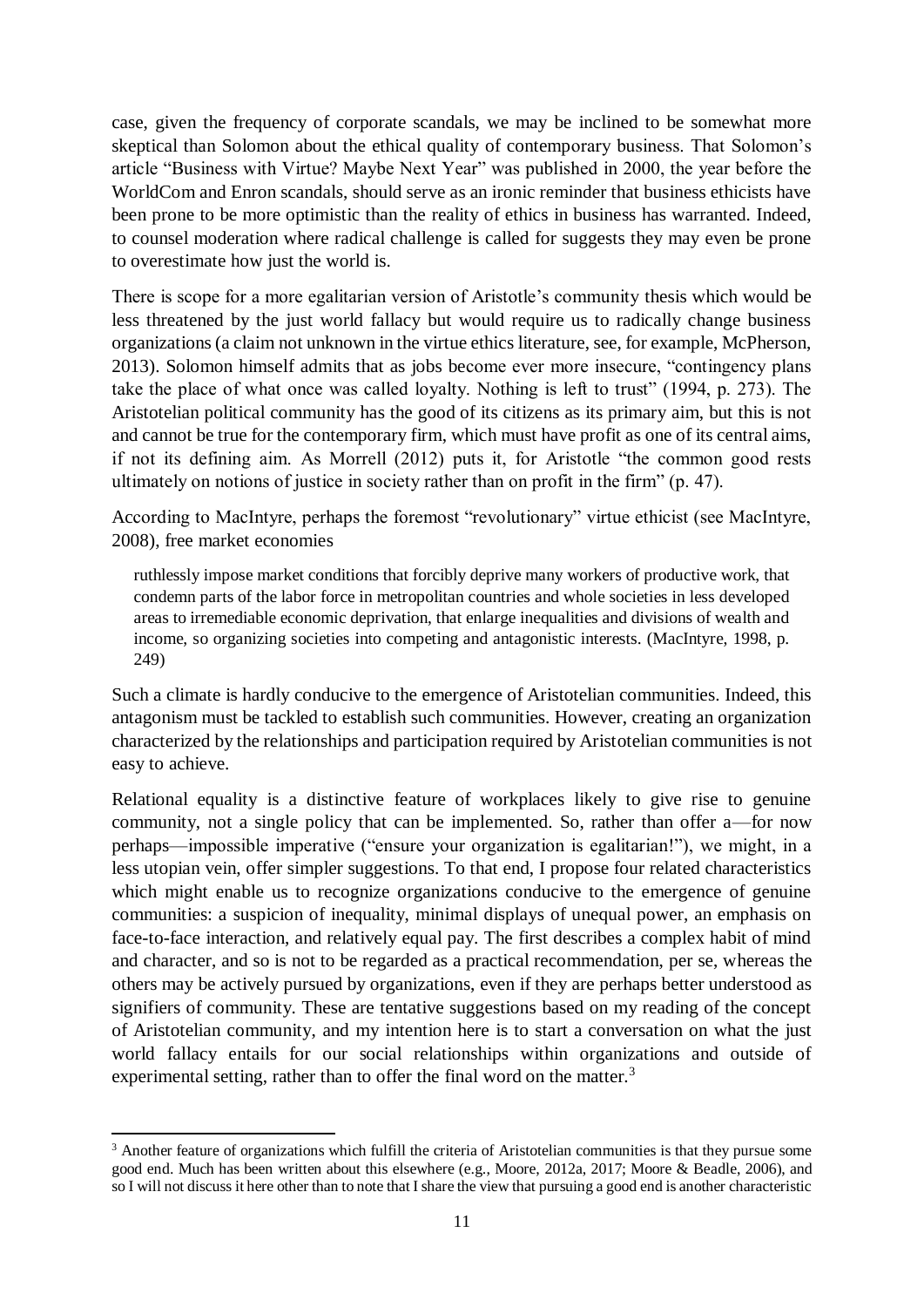# *Suspicion of Inequality*

Inequality of wealth and power may be understood in a variety of ways. It may be viewed as natural, or as warranted given the differences in merit between people, or it may be viewed as bizarre and at least prima facie requiring special justification. Those who start with the presumption that the world is unjust are likely to be relatively immune to the just world fallacy. Part of the appeal of a revolutionary Aristotelianism (i.e., one that takes Marxism and its key insights seriously) is that it enables us to understand the "re-enforcements" which lead to unjust outcomes as being anything but random, but instead as being consequences of an unjust system. The re-enforcements are then regarded as being explicable, which lessens the psychological pressure to grope around for an explanation pertaining to individual merit or demerit. While the concept of "virtuous mean" seems to be inherently moderate, sometimes the virtuous mean between extremes of excess and deficiency calls for radical action. Once upon a time, to believe in democracy was to be a revolutionary.

Awareness of bias does not eliminate it. West, Meserve, and Stanovich (2012) found that cognitive sophistication does not prevent us from being blind to our own cognitive biases, and even being aware of such biases does not help us to avoid the classic reasoning errors documented in, for instance, Tversky and Kahneman (1975). However, I offer a tentative hypothesis: The more readily people identify cases of inequality as "extreme cases," the less prone they will be to commit the just world fallacy. If we suspect the world to be unjust because of a presumption of the justice of equality, a presumption which can be intellectually motivated rather than merely intuitive, and therefore more readily identify inequality as being "extreme," then committing the just world fallacy becomes less likely. If this is correct, then we would do well to retain some of the suspicion Aristotle would have had about contemporary capitalism, even as we reject his own preference for inegalitarian politics.

# *Few Displays of Unequal Power*

Managers, directors, and other parties charged with designing organizational policy and governance measures should make efforts to minimize displays of unequal power, wealth, or other rewards. The aim here would be to eliminate perceived distance between the most and least powerful within an organization, to facilitate the discussion and shared deliberation required by communities. If inequalities in power or receipt of reward are not present, then it will not be possible for someone to commit the just world fallacy, which would facilitate the emergence of genuine community. Indeed, even where there are differences in power, which may be inevitable, a democratic spirit, in which power and authority are not appealed to, and are not actively on display, would be a way of fostering community. The suggestion offered here has some affinity with Landemore and Ferreras' (2016) defense of workplace democracy and may find support from empirical studies which associate psychosocial wellbeing with the most democratic workplaces (see, for example, Knudsen, Busck, & Lind, 2011). It also has an affinity with conceptions of management and leadership which focus on the needs of

**<sup>.</sup>** feature. In any case, in the present article I am more interested in preconditions of sustaining human relationships within the community.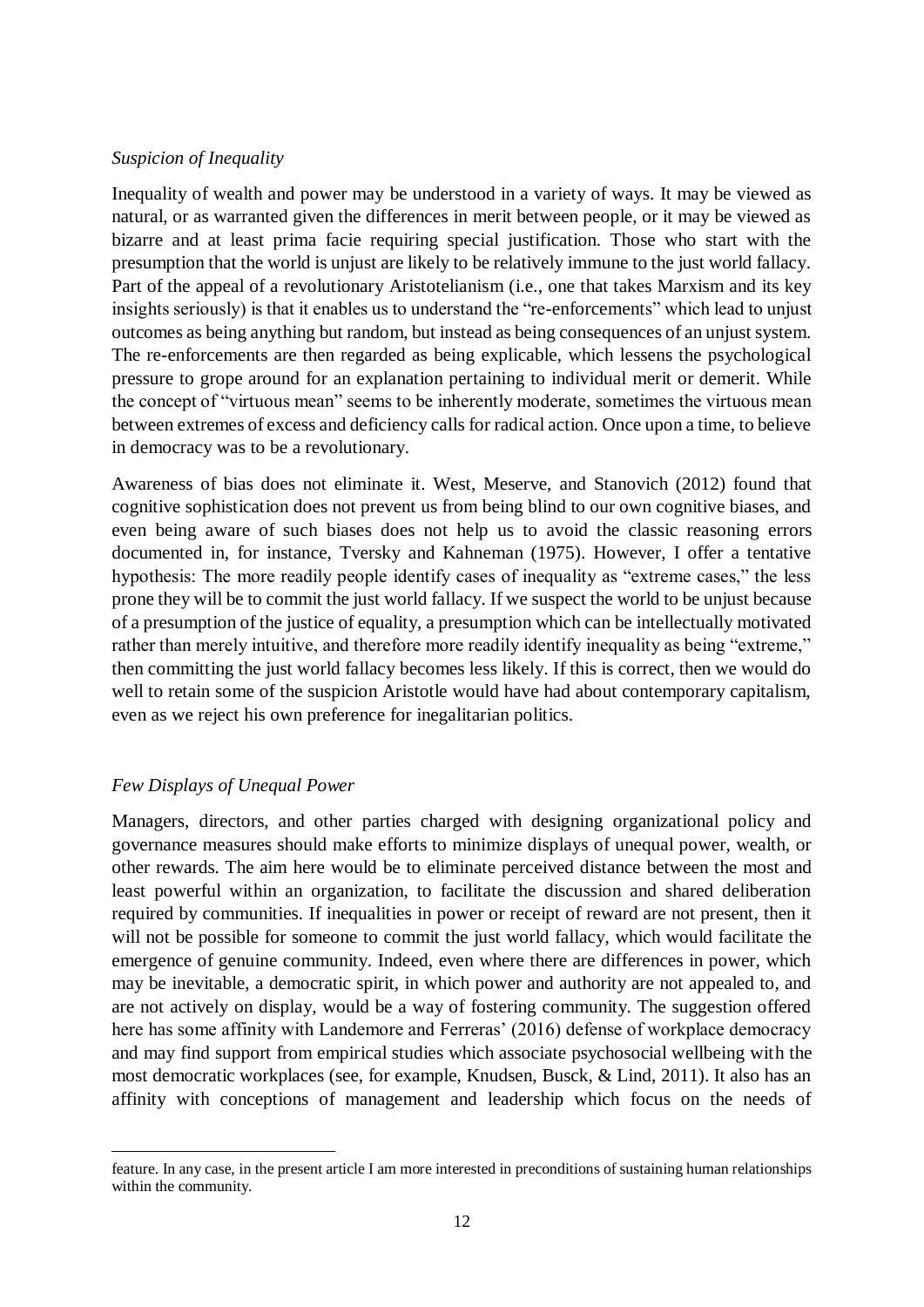employees, rather than the characteristics of leaders and managers themselves, in particular Servant Leadership (Greenleaf, 2002; Sinnicks, 2018).

#### *An Emphasis on Face-to-Face Interaction*

One notable feature of documented instances of experimental participants committing the just world fallacy is the relative paucity of information they have access to regarding the subjects they judge deserving of some good or ill. The studies focus on judgments pertaining to strangers where the only relevant information available is their receipt of some benefit or harm, and it seems unlikely we would make such erroneous judgments about people we know well. Fostering close-knit working groups is likely to reduce the psychological pressure to commit the just world fallacy when confronted with unequal distributions of some good. Friendship, or some degree of warm association, is likely to prevent the self-evaluation of the less successful from ruling out participation in shared-deliberation. This contrasts with the impersonal nature of many large firms. Dobson (2008) claims that "the modern firm is simply creating different types of community: more fluid, more all-embracing, more virtual, and no less virtuous" (p. 73). On the topic of virtual communities, Dobson suggests that social networking Internet sites are "all about building communities. Furthermore, these new communities are far more dynamic, all-embracing and geographically diverse" (Dobson, 2008, p. 73). However, someone might be able to identify a common good with the members of their department, that is, people with whom they have daily face-to-face contact, but it is harder to imagine this relationship obtaining between people whose only contact is via email, let alone people with whom they do not interact at all. Therefore, it is hard to believe that the geographical diversity or virtual interactions common within contemporary organizations will facilitate a genuinely Aristotelian community. These considerations may also be used to suggest that smaller organizations may be more likely to give rise to community, a point emphasized by MacIntyre (1999). This suspicion is also supported by research into optimal community size (Dunbar & Sosis, 2018), including the optimal size and structure of organizations (Dunbar, 2014), which recommend small groupings in which face-to-face interactions are common, and thus make closer personal relationships within the organization more likely.

## *Relatively Equal Pay*

This may be a predictable item, but it is one to which my analysis of the just world fallacy, if correct, grants new argumentative impetus. Where goods are distributed reasonably equally, there is no scope for people to commit the just world fallacy, resulting as it does from a psychological response to unevenly distributed rewards or harms. This is not a decisive argument for equality because other considerations may carry more weight, but it is not unimportant. Inequalities of income and wealth have increased over recent decades (Piketty, 2014; Stiglitz, 2012), and there is evidence that this inequality is both harmful to the economy (Lansley, 2012) and generally corrodes trust in society (Wilkinson & Pickett, 2010). The just world fallacy simply adds weight to arguments against inequality when we can take it as a premise that the cultivation of community is a choice-worthy end. This is because, while relational and distributional equality are distinct concepts, the just world fallacy gives us reason—one reason among others—to think they are closely related. Therefore, one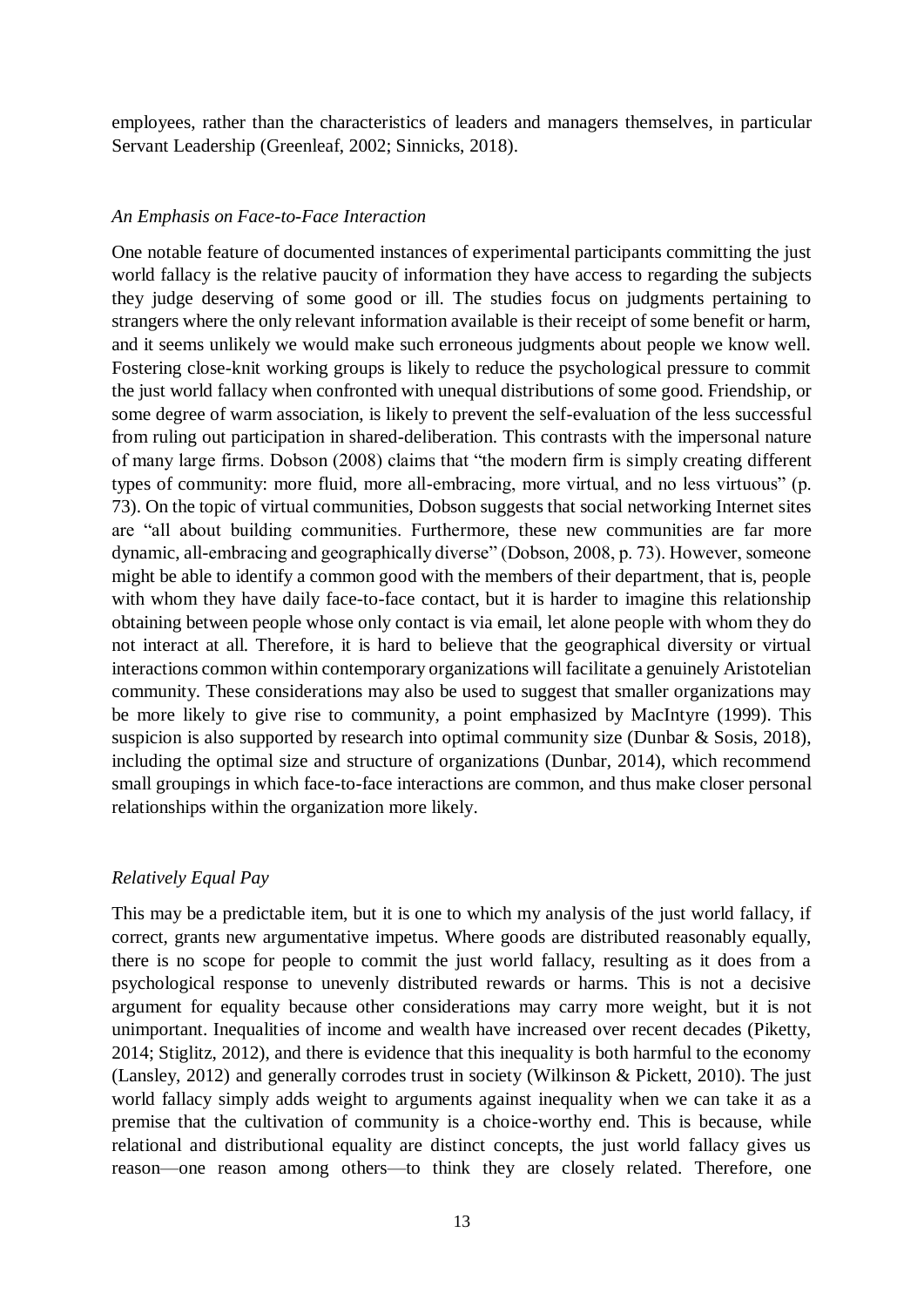recommendation we might offer, though one which may require the powerful to perform virtuous actions unhappily, is to seek to create more distributively equal workplaces.

Aristotelian business ethicists (such as Moore, 2012b) may endorse Drucker's (1977, 1984) claim that there should be some limit to the ratio between the pay of CEOs and average employee pay, Drucker's own suggestions were in the 20:1 to 25:1 range, even though they do not tend to be egalitarians about income and wealth. However, while the just world fallacy may suggest that inequalities in pay are justified if and only if they genuinely reflect differences in desert, even then they may undermine the sense of community within an organization. This is because the predisposition to regard the rewarded as deserving their reward can foreclose the possibility of communal deliberation. It is worth noting that because the outcomes themselves are used as a heuristic for attributing merit or fault to others, even nonfortuitous rewards may be corrosive of community because derogation of those who deserve fewer rewards or to be harmed, for instance, may still blind us to the contribution they can make to a community. This point is exacerbated by the self-derogation that occurs when individuals have suffered some harm, as documented by Benson and Ritter's (1990) research into unemployed subjects, referenced above. As such, we can see just how difficult it is to foster just and genuine communities within business organizations.

While more research may be needed if we are to ascertain precisely what levels of unequal reward may be detrimental to reasoned judgments about personal attributes, and by extension the relational equality required for community, the fortuitous reward in Lerner's original 1965 study was US\$3.50 for a 15-min task (adjusted for inflation worth approx. US\$27 today). This is a sign that even small differences in receipt of external goods, when it is the only thing we know about someone, can be extremely powerful.

## **CONCLUSION**

When confronted with the question "does the modern large corporation fulfill the criteria of a community?" the Aristotelian response is "it can and should," but this prescription should be understood as being more radical than is typically the case. Indeed, if for Hartman it is possible but not probable for business organizations to be communities, our conclusion might be that it is conceivable but enormously difficult to achieve. The just world fallacy reveals that the mutual respect, care, and compassion which Solomon held to be definitive of corporations-ascommunities are harder to achieve than is typically assumed. While there is a definite conceptual distinction between the normative and descriptive senses of the community thesis, in reality there is less distance than this distinction might suggest. As MacIntyre (2007) has noted, all moralities presuppose a sociology: Every ethical system presupposes some picture of social relations and its corollary social ontology. MacIntyre's point may be read as a contemporary Aristotelian equivalent of the Kantian dictum "ought implies can." With this in mind, I urge those who see value in shaping business organizations so that they approximate, as closely as is feasible, Aristotelian communities to consider the four characteristics I outline above—a suspicion of inequality, few displays of unequal power, an emphasis on face-to-face interaction, and relatively equal pay—as possible tools for making such communities possible, and thus making the normative claim at the heart of the community thesis more than a merely abstract and aspirational imperative.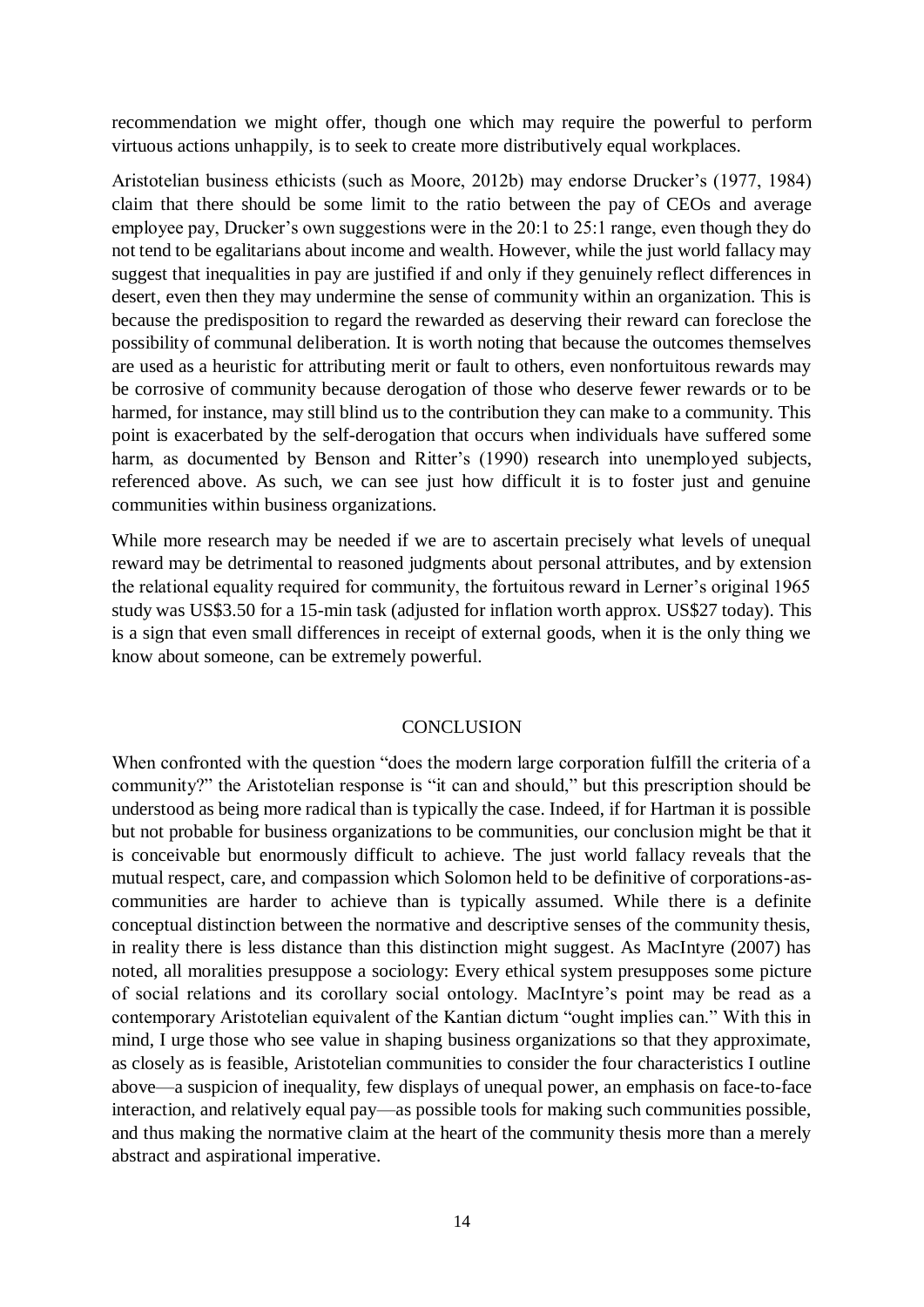## **References**

Alzola, M. (2008). Character and environment: The status of virtues in organizations. *Journal of Business Ethics*, 78, 343–357.

Alzola, M. (2012). The possibility of virtue. *Business Ethics Quarterly*, 22, 377–404.

Anderson, E. S. (1999). What is the point of equality? *Ethics*, 109, 287–337.

Anderson, V. N. (1992). For whom is this world just? Sexual orientation and AIDS. *Journal of Applied Psychology*, 22, 248–259.

Aristotle. (1998). *Politics* (Reeve, C. D. C., Trans.). Indianapolis, IN: Hackett.

Aristotle. (2000). *Nicomachean ethics* (Irwin, T., Trans.). Indianapolis, IN: Hackett.

Ashkanasy, N. M., Windsor, C. A., Treviño, L. K. (2006). Bad apples in bad barrels revisited: Cognitive moral development, just world beliefs, rewards, and ethical decision-making. *Business Ethics Quarterly*, 16, 449–473.

Balot, R. (2001). Aristotle's critique of Phaleas: Justice, equality, and pleonexia. *Hermes*, 129, 32–44.

Bellah, R. N., Madsen, R., Sullivan, W. M., Swidler, A., Tipton, S. M. (2007). *The good society*. New York, NY: Vintage Books.

Bénabou, R., Tirole, J. (2006). Belief in a just world and redistributive politics. *Quarterly Journal of Economics*, 121, 699–746.

Benson, D. E., Ritter, C. (1990). Belief in a just world, job loss, and depression. *Sociological Focus*, 23, 49–63.

Bowie, N. (2017). *Business ethics: A Kantian perspective* (2nd ed.). Cambridge, England: Cambridge University Press.

Bragues, G. (2006). Seek the good life, not money: The Aristotelian approach to business ethics. *Journal of Business Ethics*, 67, 341–357.

Comby, L., Devos, T., Deschamps, J. C. (1995). Croyance en un monde juste: Responsabilite's comportementale et morale attribue'es aux personnes se'ropositives [Belief in a just world: Behavioral responsibility and moral attributions of seropositive people]. *Revue Internationale de Psychologie Sociale*, 2, 83–106.

Correia, I., Vala, J., Aguiar, P. (2001). The effects of belief in a just world and victim's innocence on secondary victimization, judgements of justice and deservingness. *Social Justice Research*, 14, 327–342.

Cowton, C. J. (2008). On setting the agenda for business ethics research. In Cowton, C., Haase, M. (Eds.), *Trends in business and economic ethics* (pp. 11–30). Berlin, Germany: Springer.

Dobson, J. (2008). Utopia reconsidered: The modern firm as institutional ideal. *Philosophy of Management*, 7, 67–75.

Doris, J. M. (2002). *Lack of character: Personality and moral behaviour*. Cambridge University Press.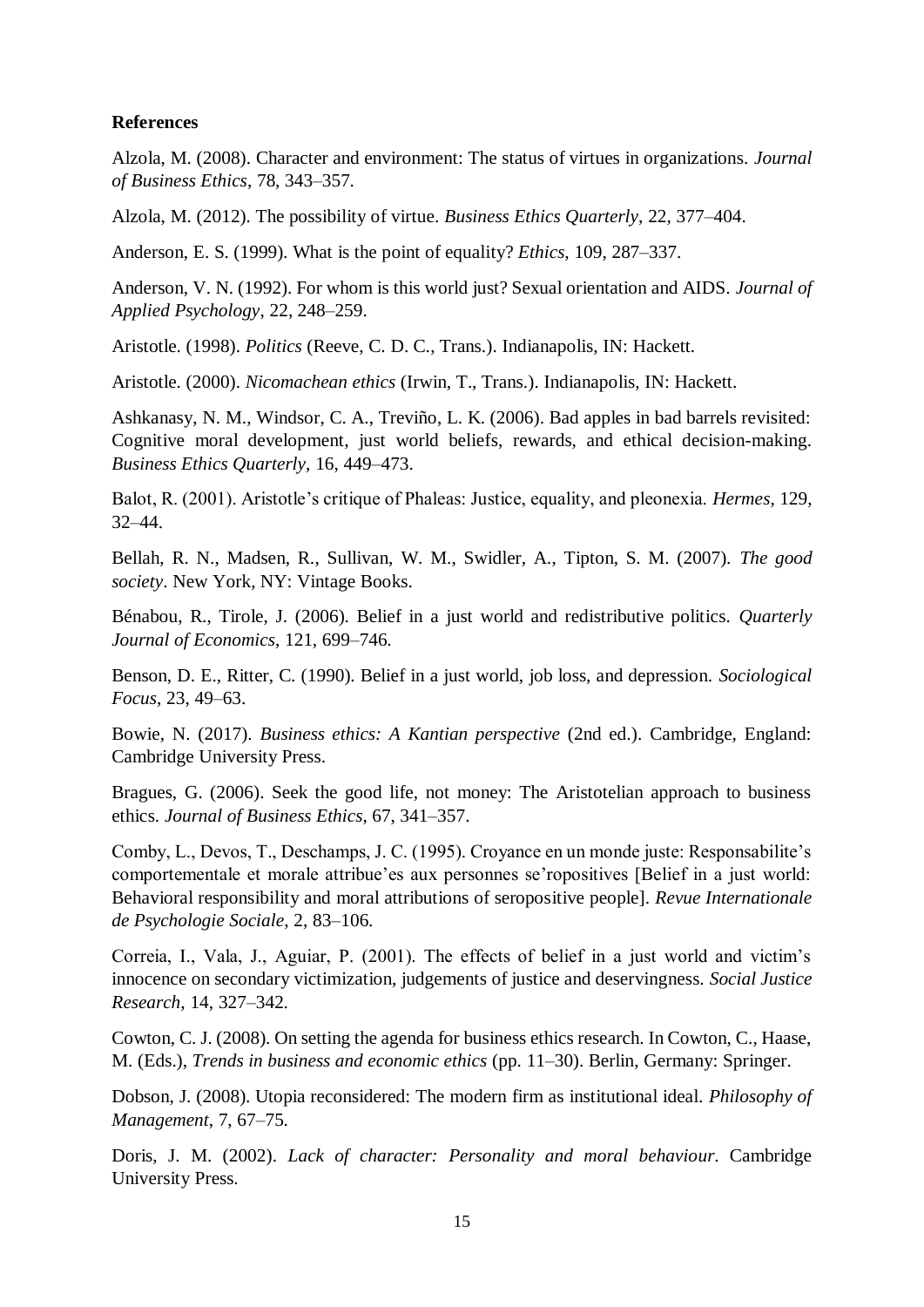Drucker, P. (1977). *People and performance*. New York, NY: HarperCollins.

Drucker, P. (1984). *The temptation to do good*. London, England: Heinemann.

Dunbar, R. I. M. (2014). The social brain: Psychological underpinnings and implications for the structure of organizations. *Current Directions in Psychological Science*, 23, 109–114.

Dunbar, R. I. M., Sosis, R. (2018). Optimising human community sizes. *Evolution & Human Behavior*, 39, 106–111.

Freeman, R. E., Liedtka, J. (1991). Corporate social responsibility: A critical approach. *Business Horizons*, 34(4), 92–98.

Freyenhagen, F. (2015). *Adorno's practical philosophy: Living less wrongly*. Cambridge, UK: Cambridge University Press.

Furnham, A. (2003). Belief in a just world: Research progress over the past decade. *Personality and Individual Differences*, 34, 795–817.

Gaucher, D., Hafer, C. L., Kay, A. C., Davidenko, N. (2010). Compensatory rationalizations and the resolution of everyday undeserved outcomes. *Personality and Social Psychology Bulletin*, 36, 109–118.

Greenleaf, R. K. (2002). *Servant leadership: A journey into the nature of legitimate power and greatness*. Mahwah, NJ: Paulist Press.

Grint, K. (2010). The sacred in leadership: Separation, sacrifice and silence. *Organization Studies*, 31, 89–107.

Hafer, C. L., Begue, L. (2005). Experimental research on just-world theory: Problems, developments, and future challenges. *Psychological Bulletin*, 131, 128–167.

Hammock, G. S., Richardson, D. (1993). Blaming drunk victims: Is it just world or sex role violation? *Journal of Applied Social Psychology*, 23, 1574–1586.

Harman, G. (2003). No character or personality. *Business Ethics Quarterly*, 13, 87–94.

Hartman, E. M. (1998). The role of character in business ethics. *Business Ethics Quarterly*, 8, 547–559.

Hartman, E. M. (2008). Reconciliation in business ethics: Some advice from Aristotle. *Business Ethics Quarterly*, 18, 253–265.

Hartman, E. M. (2011). Virtue, profit, and the separation thesis: An Aristotelian view. *Journal of Business Ethics*, 99, 5–17.

Hartman, E. M. (2013a). Aristotle on character formation. In Luetge, C. (Ed.), *Handbook of the philosophical foundations of business ethics* (pp. 67–88). Dordrecht, The Netherlands: Springer.

Hartman, E. M. (2013b). The virtue approach to business ethics. In Russell, D. (Ed.), *The Cambridge companion to virtue ethics* (pp. 240–264). Cambridge, UK: Cambridge University Press.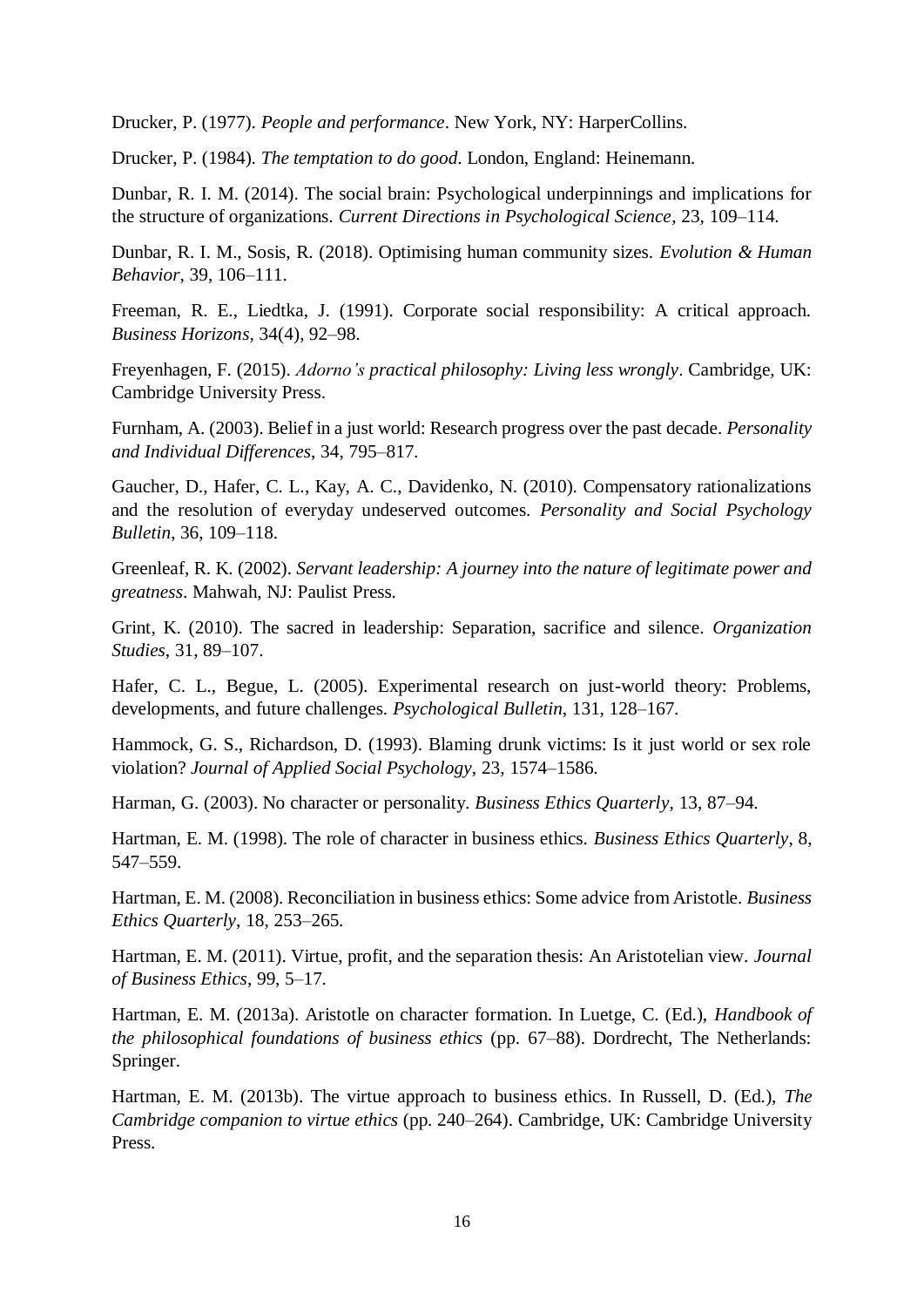Hartman, E. M. (2015). *Virtue in business ethics: Conversations with Aristotle*. Cambridge, UK: Cambridge University Press.

Heckscher, C., Adler, P. (2007). *The firm as collaborative community*. Oxford, UK: Oxford University Press.

Jost, J. T., Banaji, M. R., Nosek, B. A. (2004). A decade of system justification theory: Accumulated evidence of conscious and unconscious bolstering of the status quo. *Political Psychology*, 25, 881–919.

Knight, K. (2007). *Aristotelian philosophy*. Cambridge, UK: Polity Press.

Knudsen, H., Busck, O., Lind, J. (2011). Work environment quality: The role of workplace participation and democracy. *Work, Employment & Society*, 25, 379–396.

Koehn, D. (1998). Virtue ethics, the firm, and moral psychology. *Business Ethics Quarterly*, 8, 497–513.

Kraut, R. (2006). Aristotle's egalitarianism. *Philosophical Enquiry*, 27, 123–134.

Landemore, H., Ferreras, I. (2016). In defense of workplace democracy: Towards a justification of the firm–state analogy. *Political Theory*, 44, 53–81.

Lansley, S. (2012). Inequality, the crash and the ongoing crisis. *The Political Quarterly*, 83, 754–761.

Lerner, M. J. (1965). Evaluation of performance as a function of performer's reward and attractiveness. *Journal of Personality and Social Psychology*, 1, 355–360.

Lerner, M. J. (1980). *The belief in a just world: A fundamental delusion*. New York, NY: Plenum Press.

Lerner, M. J., Miller, D. T. (1978). Just world research and the attribution process: Looking back and ahead. *Psychological Bulletin*, 85, 1030–1051.

Lerner, M. J., Simmons, C. H. (1966). Observer's reaction to the "innocent victim": Compassion or rejection? *Journal of Personality and Social Psychology*, 4, 203–210.

Lifton, R. J. (1963). Psychological effects of the atomic bomb in Hiroshima: The theme of death. *Daedalus*, 92, 462–497.

MacIntyre, A. (1998). Politics, philosophy and the common good. In Knight, K. (Ed.), *The MacIntyre reader* (pp. 235–253). Cambridge, UK: Polity Press.

MacIntyre, A. (1999). *Dependent rational animals*. Chicago, IL: Open Court.

MacIntyre, A. (2007). *After virtue* (3rd ed.). Notre Dame, IN: University of Notre Dame Press.

MacIntyre, A. (2008). How Aristotelianism can become revolutionary: Ethics, resistance, Utopia. *Philosophy of Management*, 7, 3–7.

MacIntyre, A. (2016). *Ethics in the conflicts of modernity*. Cambridge, UK: Cambridge University Press.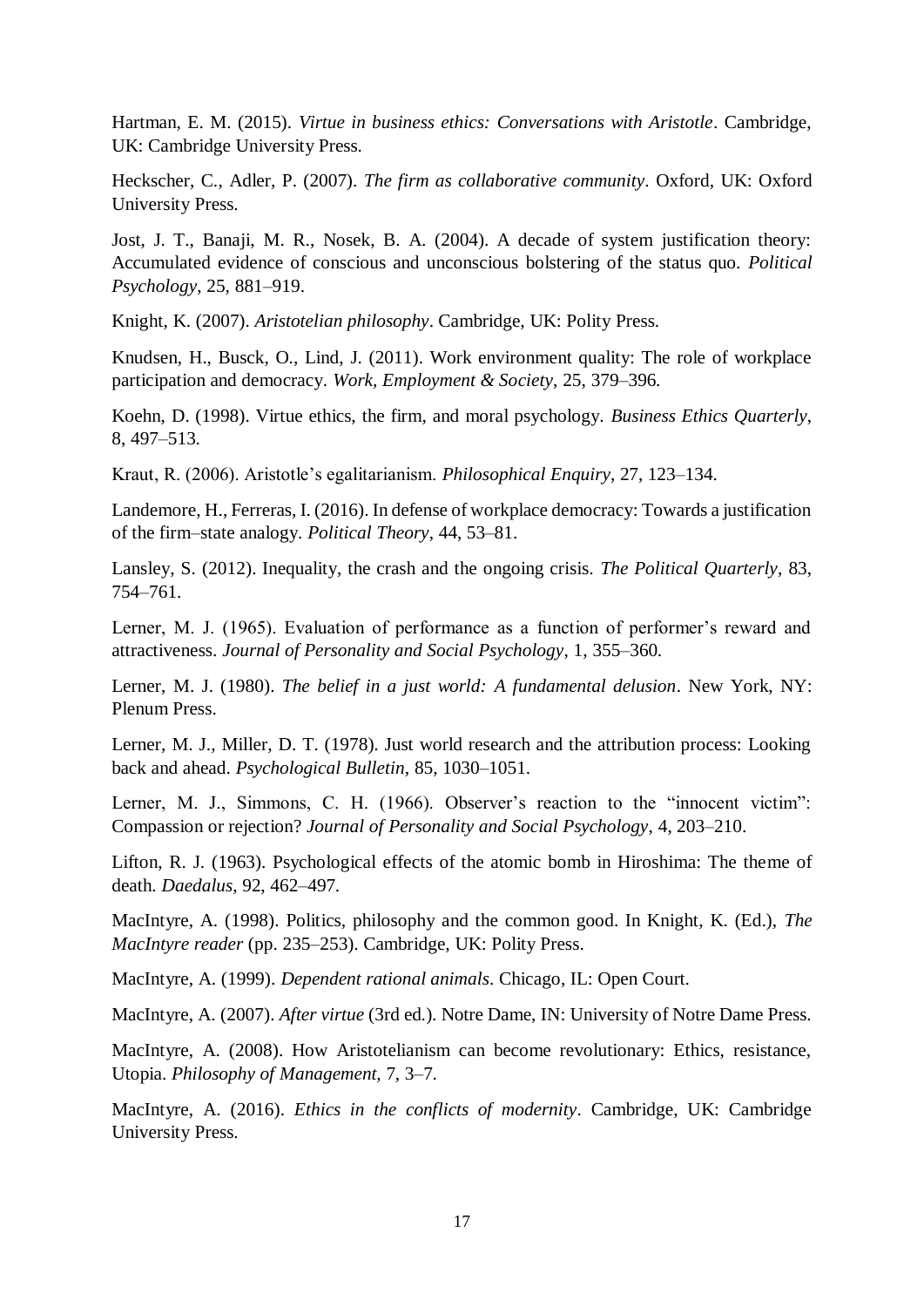Maes, J., Tarnai, C., Schuster, J. (2012). About is and ought in research on belief in a just world: The Janus-faced just-world motivation. In Kals, E., Maes, J. (Eds.), *Justice and conflicts: Theoretical and empirical contributions* (pp. 93–106). Berlin, Germany: Springer.

McPherson, D. (2013). Vocational virtue ethics: Prospects for a virtue ethic approach to business. *Journal of Business Ethics*, 116, 283–296.

Meikle, S. (1997). *Aristotle's economic thought*. Oxford, England: Oxford University Press.

Melé, D. (2012). The firm as a "community of persons": A pillar of humanistic business ethos. *Journal of Business Ethics*, 106, 89–101.

Moore, G. (2012a). Virtue in business: Alliance boots and an empirical exploration of MacIntyre's conceptual framework. *Organization Studies*, 33, 363–387.

Moore, G. (2012b). The virtue of governance, the governance of virtue. *Business Ethics Quarterly*, 22, 293–318.

Moore, G. (2017). *Virtue at work*. Oxford, UK: Oxford University Press.

Moore, G., Beadle, R. (2006). In search of organizational virtue in business: Agents, goods, practices, institutions, environments. *Organization Studies*, 27, 369–389.

Morrell, K. (2012). *Organization, society and politics: An Aristotelian perspective*. Basingstoke, UK: Palgrave MacMillan.

Mulgan, R. (2000). Was Aristotle an "Aristotelian social democrat"? *Ethics*, 111, 79–101.

Néron, P. Y. (2010). Business and the polis: What does it mean to see corporations as political actors? *Journal of Business Ethics*, 94, 333–352.

Nisbett, R., Ross, L. (1991). *The person and the situation*. New York, NY: McGraw-Hill.

O'Toole, J. (2008). Aristotle and the MBA. In Gregg, S., Stoner, J. R. (Eds.), *Rethinking business management* (pp. 189–206). Princeton, NJ: The Witherspoon Institute.

Pike, J. (1999). *From Aristotle to Marx: Aristotelianism in Marxist social ontology*. London, England: Ashgate.

Piketty, T. (2014). *Capital in the twenty-first century*. Cambridge, MA: Belknap Press.

Putnam, R. (1998). *Bowling alone: The collapse and revival of American community*. New York, NY: Simon & Schuster.

Reeves, C. (2016). Beyond the postmetaphysical turn: Ethics and metaphysics in critical theory. *Journal of Critical Realism*, 15, 217–244.

Rubin, Z., Peplau, A. (1975). Who believes in a just world? *Journal of Social Issues*, 31, 65– 89.

Schmitt, M., Kilders, M., Mösle, A., Müller, L., Pfrengle, A., Rabenberg, H. (1991). Gerechte-Welt-Glaube, Gewinn und Verlust: Rechtfertigung oder ausgleichende Gerechtigkeit [Belief in a just world, gain and loss: Justification or compensatory justice]? *Zeitschrift fur Sozialpsychologie*, 22, 37–45.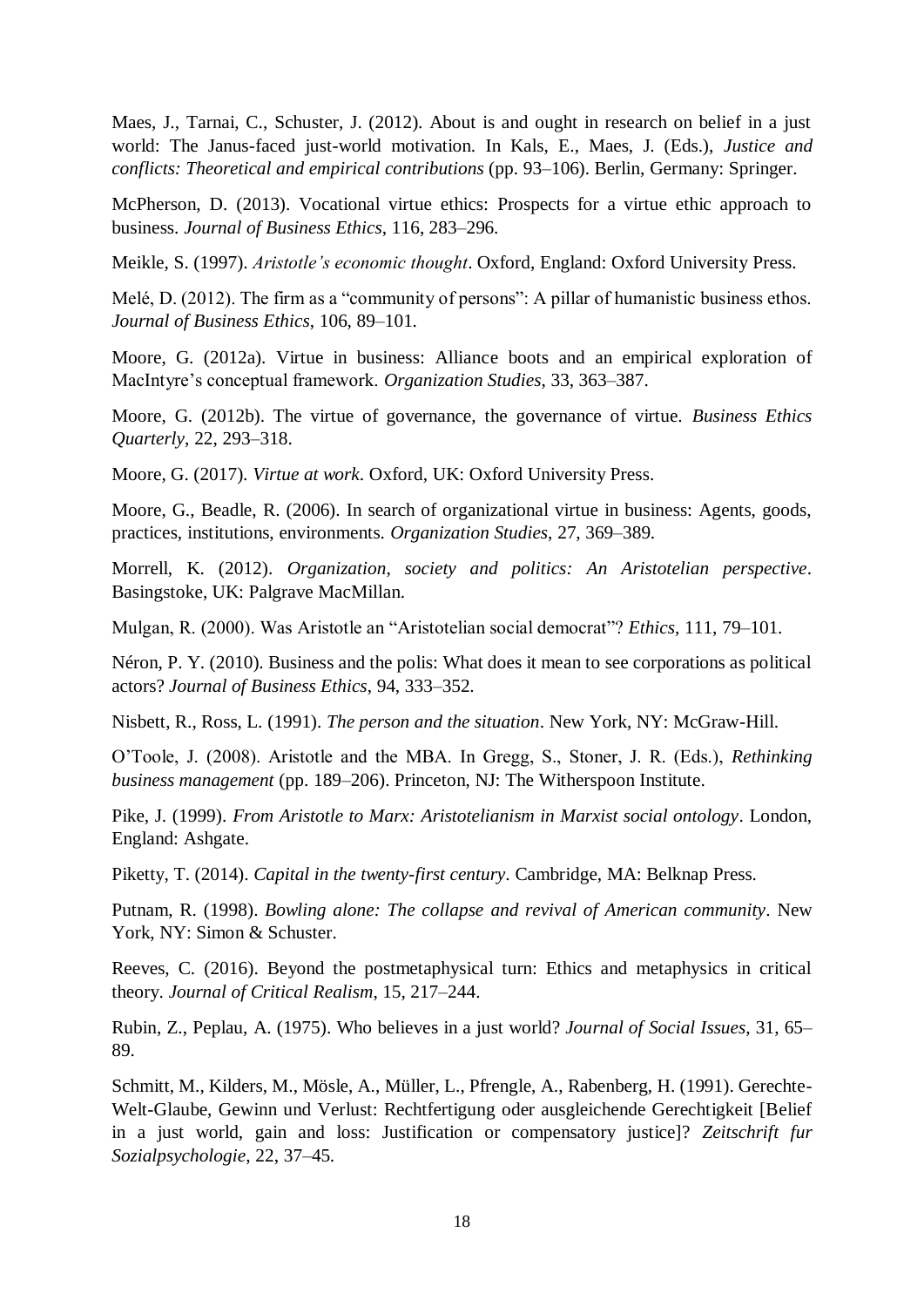Schuller, R. A., Smith, V. L., Olson, J. M. (1994). Juror's decisions in trials of battered women who kill: The role of prior beliefs and expert testimony. *Journal of Applied Social Psychology*, 24, 316–337.

Sennett, R. (1998). *The corrosion of character: The personal consequences of work in the new capitalism*. New York, NY: W.W. Norton.

Sennett, R. (2006). *The culture of the new capitalism*. New Haven, CT: Yale University Press.

Sinnicks, M. (2018). Leadership after virtue: MacIntyre's critique of management reconsidered. *Journal of Business Ethics*, 147(4), 735-746.

Sinnott-Armstrong, W., Miller, C. B. (2017). *Moral psychology: Virtue and character*. Cambridge, MA: MIT Press.

Sison, A. J. G., Fontrodona, J. (2012). The common good of the firm in the Aristotelian-Thomistic tradition. *Business Ethics Quarterly*, 22, 211–246.

Sison, A. J. G., Fontrodona, J. (2013). Participating in the common good of the firm. *Journal of Business Ethics*, 113, 611–625.

Solomon, R. C. (1992). Corporate roles, personal virtues: An Aristotelian approach to business ethics. *Business Ethics Quarterly*, 2, 317–339.

Solomon, R. C. (1993). *Ethics and excellence*. Oxford, UK: Oxford University Press.

Solomon, R. C. (1994). The corporation as community. *Business Ethics Quarterly*, 4, 271–285.

Solomon, R. C. (1998). The Moral Psychology of Business: Care and Compassion in the Corporation. *Business Ethics Quarterly*, 8(3), 515–533.

Solomon, R. C. (2000). Business with virtue? Maybe next year. *Business Ethics Quarterly*, 10, 339–341.

Solomon, R. C. (2003). Victims of circumstances? A defense of virtue ethics in business. *Business Ethics Quarterly*, 13, 43–62.

Solomon, R. C. (2004). Aristotle, ethics and business organizations. *Organization Studies*, 25, 1021–1043.

Stiglitz, J. (2012). *The price of inequality*. London, England: Penguin.

Strelan, P. (2007). The prosocial, adaptive qualities of just world beliefs: Implications for the relationship between justice and forgiveness. *Personality and Individual Differences*, 43, 881– 890.

Stroebe, K. (2013). Motivated inaction: When collective disadvantage does not induce collective action. *Journal of Applied Social Psychology*, 43, 1997–2006.

Taylor, C. (1994). The politics of recognition. In Gutmann, A. (Ed.), *Multiculturalism: Examining the politics of recognition* (pp. 25–73). Princeton, NJ: Princeton University Press.

Tversky, A., Kahneman, D. (1975). Judgment under uncertainty: Heuristics and biases. In Wendt, D., Vlek, C. (Eds.), *Utility, probability, and human decision making* (pp. 141–162). Dordrecht, The Netherlands: Springer.